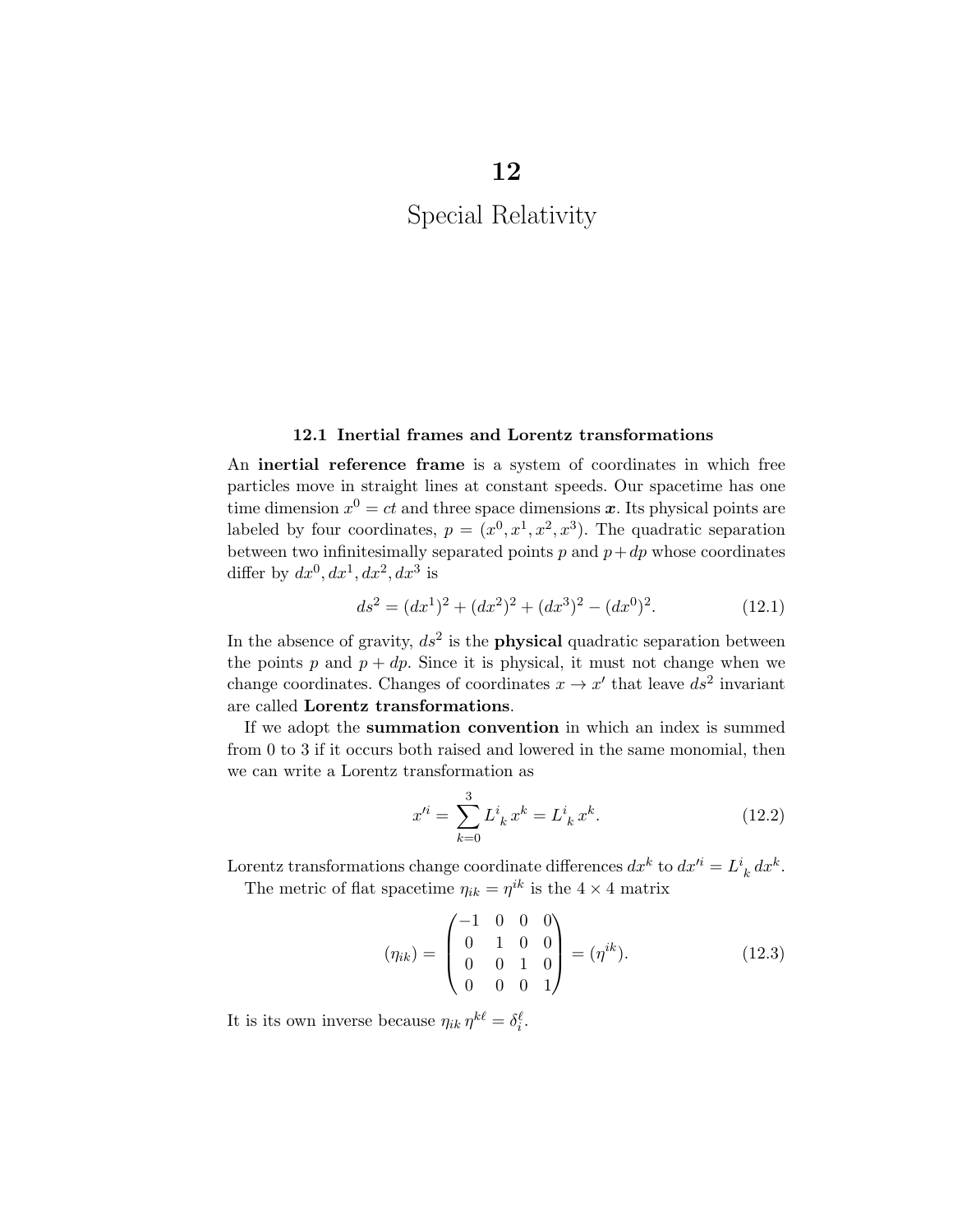In terms of the metric  $\eta$ , the Minkowski **inner product** (example 1.21) between two 4-vectors  $x^i$  and  $y^k$  is

$$
(x,y) \equiv x \cdot y = \mathbf{x} \cdot \mathbf{y} - x^0 y^0 = x^i \eta_{ik} y^k. \tag{12.4}
$$

The quadratic distance (12.1), for example, is the inner product

$$
ds^{2} = (dx, dx) = d\mathbf{x} \cdot d\mathbf{x} - (dx^{0})^{2} = dx^{i} \eta_{ik} dx^{k}.
$$
 (12.5)

Lorentz transformations are defined as linear maps that preserve Minkowski inner products

$$
x'^{i}\eta_{ik}y'^{k} = L^{i}_{\ell}x^{\ell}\eta_{ik}L^{k}_{\ j}y^{j} = x^{\ell}\eta_{\ell j}y^{j}.
$$
 (12.6)

Since they leave Minkowski inner products unchanged, Lorentz transformations form a group as discussed in sections 11.1 and 11.39.

By differentiating the defining equation (12.6) with respect to  $dx^{\ell}$  and  $dy<sup>j</sup>$ , one may show (exercise 12.2) that the matrix *L* obeys the equation

$$
L^i_{\ \ell} \eta_{ik} L^k_{\ j} = \eta_{\ell j}.\tag{12.7}
$$

Multiplying this equation by  $\eta^{m\ell}$ , we get

$$
\eta^{m\ell} L^i_{\ \ell} \eta_{ik} L^k_{\ j} = \eta^{m\ell} \eta_{\ell j} = \delta^m_j \tag{12.8}
$$

which tells us that the inverse of the Lorentz transformation  $L^k_{\ j}$  is

$$
L^{-1m}_{\quad k} = \eta^{m\ell} L^i_{\ \ell} \eta_{ik}.\tag{12.9}
$$

If  $x' = Lx$  as in (12.2), then the inverse  $L^{-1}$  of *L* takes  $x'$  back to *x* 

$$
x^{i} = L^{-1i}{}_{k}x'^{k} = L^{-1i}{}_{k}L^{k}{}_{\ell}x^{\ell} = \delta_{\ell}^{i}x^{\ell} = x^{i}.
$$
 (12.10)

Thus derivatives transform as

$$
\frac{\partial}{\partial x'^k} = \frac{\partial x^i}{\partial x'^k} \frac{\partial}{\partial x^i} = L^{-1i}{}_k \frac{\partial}{\partial x^\ell}.
$$
 (12.11)

If  $A^i$  is any 4-vector with an upper index *i*, then the same 4-vector with a lower index is

$$
A_i = \eta_{ik} A^k. \tag{12.12}
$$

The 4-vector  $A_i$  is the same as  $A^i$  except that  $A_0 = -A^0$  has a hidden minus sign. And if  $B_i$  is any 4-vector with a lower index, then the same 4-vector with an upper index is

$$
B^k = \eta^{ik} B_i \tag{12.13}
$$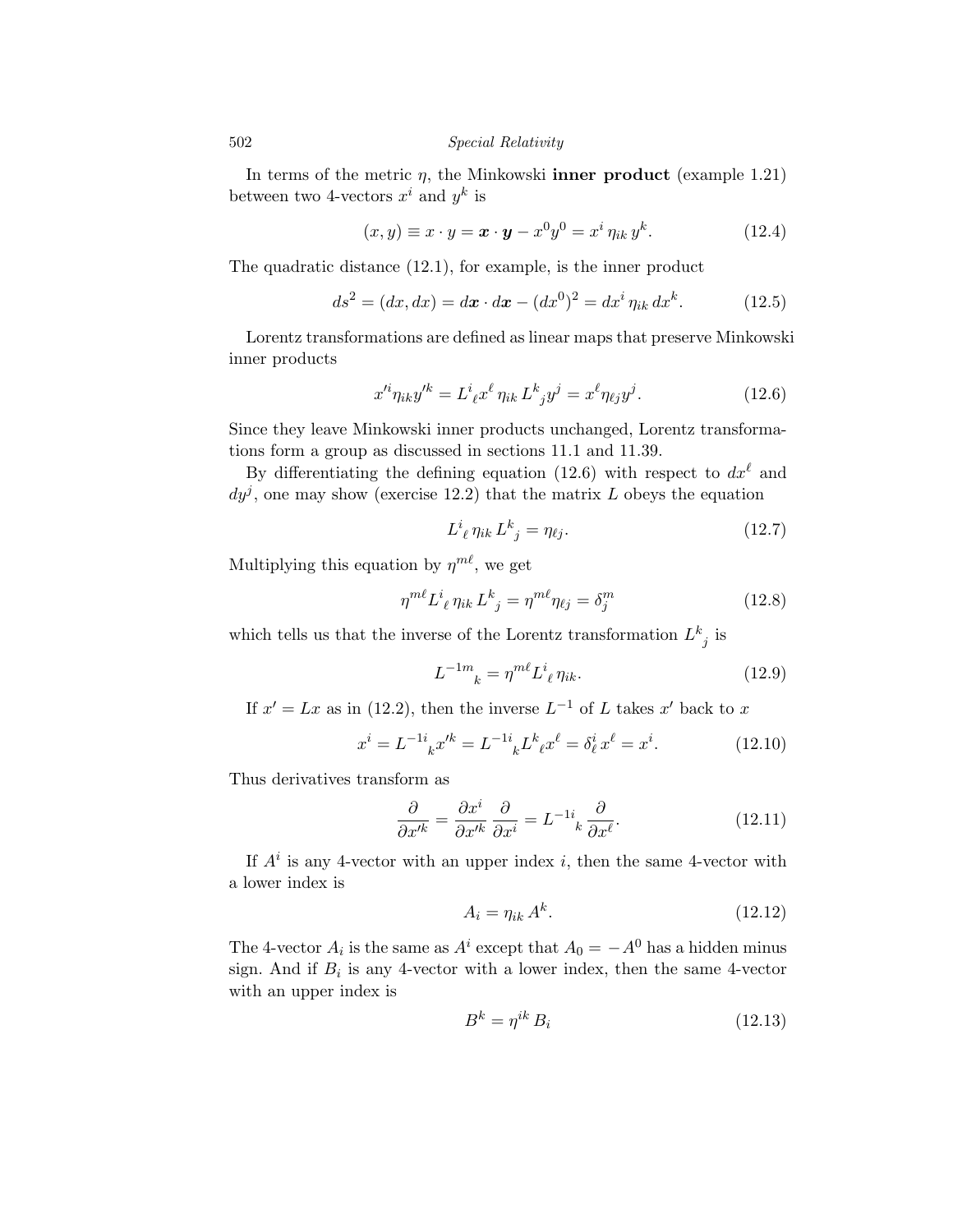which is the same as  $B_k$  except that  $B^0 = -B_0$  has no hidden minus sign. These rules are consistent because  $\eta$  is its own inverse  $\eta^{ki} \eta_{ij} = \delta^k_j$  and so

$$
B^{k} = \eta^{ki} B_{i} = \eta^{ki} \eta_{ij} B^{j} = \delta_{j}^{k} B^{j} = B^{k}.
$$
 (12.14)

Thus another way of writing the inverse Lorentz transformation (12.9 is

$$
L^{-1m}_{\quad k} = \eta^{m\ell} L^i_{\ \ell} \eta_{ik} = L_k^{\ m}.\tag{12.15}
$$

The **contraction**  $A_j B^j$  of any two 4-vectors is invariant because Lorentz transformations obey (12.7)

$$
A'_{i}B'^{i} = \eta_{ik}A'^{k}B'^{i} = \eta_{ik}L^{k}{}_{\ell}A^{\ell}L^{i}{}_{j}B^{j} = \eta_{\ell j}A^{\ell}B^{j} = A_{j}B^{j}.
$$
 (12.16)

Thus 4-divergences are invariant  $\partial_i' A'^i = \partial_j A^j$ .

Example 12.1 (Lorentz transformations) If we change coordinates to

$$
x'^{0} = \cosh \theta \, x^{0} + \sinh \theta \, x^{1}
$$
  
\n
$$
x'^{1} = \sinh \theta \, x^{0} + \cosh \theta \, x^{1}
$$
  
\n
$$
x'^{2} = x^{2} \quad \text{and} \quad x'^{3} = x^{3},
$$
\n(12.17)

then the Lorentz transformations  $L$  (exercise 12.3) and  $L^{-1}$  are

$$
L = \begin{pmatrix} \cosh \theta & \sinh \theta & 0 & 0 \\ \sinh \theta & \cosh \theta & 0 & 0 \\ 0 & 0 & 1 & 0 \\ 0 & 0 & 0 & 1 \end{pmatrix} \quad \text{and} \quad L^{-1} = \begin{pmatrix} \cosh \theta & -\sinh \theta & 0 & 0 \\ -\sinh \theta & \cosh \theta & 0 & 0 \\ 0 & 0 & 1 & 0 \\ 0 & 0 & 0 & 1 \end{pmatrix}
$$
(12.18)

which are boosts in the *x*-direction to speeds  $\pm v/c = \pm \tanh \theta$  and rapidity  $\theta$ . One may check (exercise 12.4) that  $L^i_{\ \ell} \eta_{ik} L^k_{\ j} = \eta_{\ell j}$ . In the new coordinates, the point  $p = (x^0, x^1, x^2, x^3)$  is

$$
p = (\cosh \theta \, x'^0 - \sinh \theta \, x'^1, \cosh \theta \, x'^1 - \sinh \theta \, x'^0, x'^2, x'^3). \tag{12.19}
$$

 $\Box$ 

Example 12.2 (Spacelike points) Points *p* and *q* with

$$
\Delta s^2 = (p - q) \cdot (p - q) = (\boldsymbol{p} - \boldsymbol{q})^2 - (p^0 - q^0)^2 > 0 \tag{12.20}
$$

are said to be **spacelike**; their separation  $\Delta s$  is the **proper distance** between the points.

Spacelike events occur at the same time in some Lorentz frames. Let the coordinates of *p* and *q* be  $(0,0,0,0)$  and  $(ct, L, 0, 0)$  with  $|ct/L| < 1$  so that  $(p - q)^2 > 0$ . The Lorentz transformation (12.18) leaves *p* unchanged but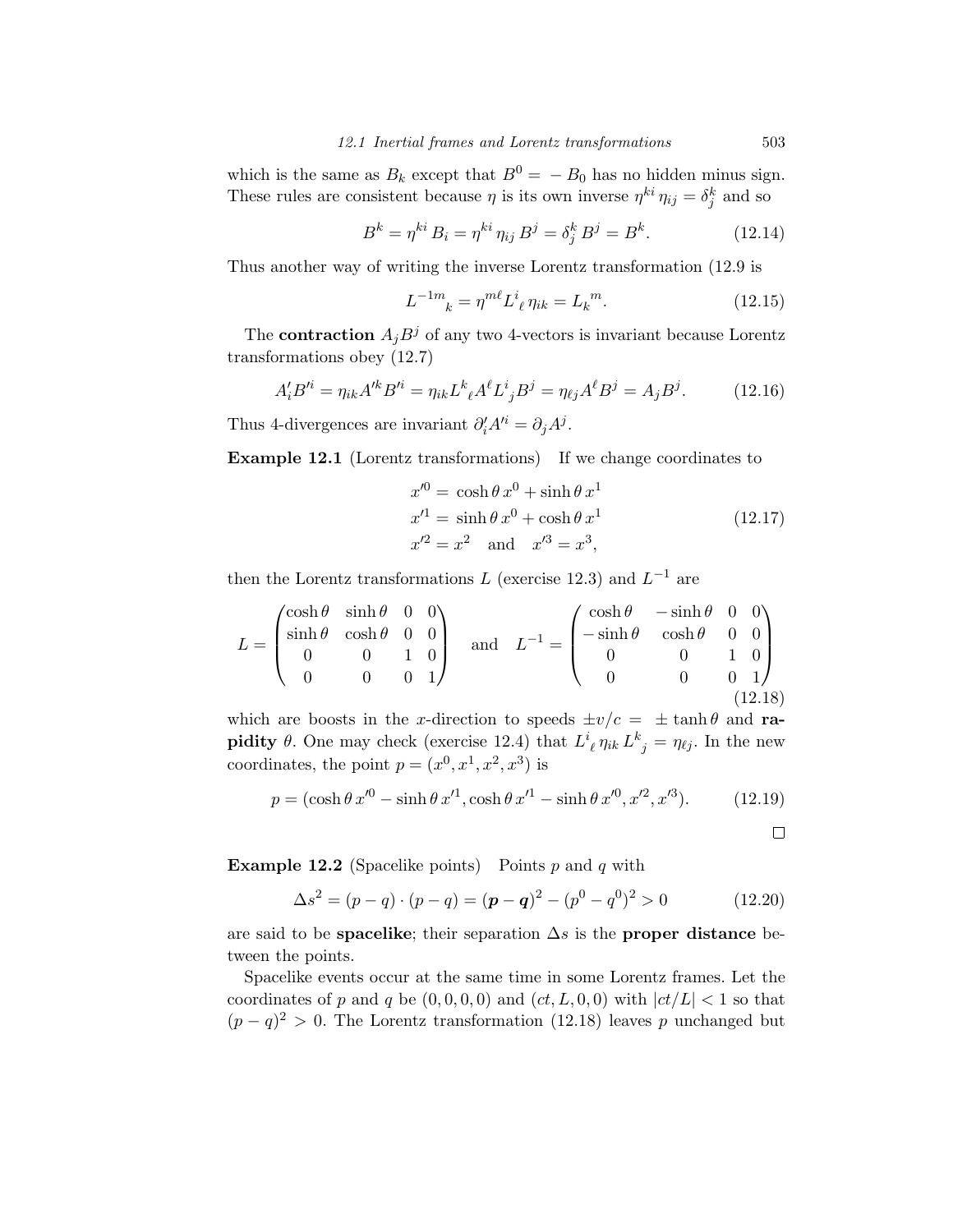takes *q* to  $q' = (ct \cosh \theta + L \sinh \theta, ct \sinh \theta + L \cosh \theta, 0, 0)$ . So both  $p' = p$ and  $q'$  occur at the time  $t' = 0$  if  $v/c = \tanh \theta = -ct/L$ .  $\Box$ 

Example 12.3 (Timelike points) Points *p* and *q* with

$$
\Delta s^2 = (p - q) \cdot (p - q) = (\boldsymbol{p} - \boldsymbol{q})^2 - (p^0 - q^0)^2 < 0 \tag{12.21}
$$

are said to be **timelike**; their separation  $\sqrt{-\Delta s^2}$  is the proper time between the events. Timelike events occur at the same place in some Lorentz frames.

We can use the same coordinates as in the previous example (12.2) but with  $|ct/L| > 1$  so that  $(p - q)^2 < 0$ . The Lorentz transformation (12.18) leaves *p* unchanged but takes *q* to  $(ct \cosh \theta + L \sinh \theta, ct \sinh \theta + L \cosh \theta, 0, 0)$ . So if  $v/c = \tanh \theta = -L/(ct)$ , then p' and q' occur at the same place **0**.  $\Box$ 

Example 12.4 (Lightlike points) Points *p* and *q* whose quadratic separation vanishes

$$
\Delta s^2 = (p - q) \cdot (p - q) = (\mathbf{p} - \mathbf{q})^2 - (p^0 - q^0)^2 = 0 \tag{12.22}
$$

can be connected by a light ray and are said to be lightlike.

 $\Box$ 

In special relativity, the spacetime coordinates  $x^0 = ct$  and  $(x^1, x^2, x^3) = x$ of a point have upper indexes and transform contravariantly  $x'^k = L^k{}_{\ell} x^{\ell}$ . Spacetime derivatives  $\partial_0 = \partial/\partial x^0$  and  $\nabla = (\partial_1, \partial_2, \partial_3)$  have lower indexes and transform in accordance with  $x^{\ell} = L^{-1\ell}{}_{j}x^{j}$  and That is, the since the inverse of Lorentz transformation by (12.9) is , derivatives

### 12.2 Special relativity

The spacetime of special relativity is flat, four-dimensional Minkowski space. In the absence of gravity, the inner product  $(p - q) \cdot (p - q)$ 

$$
(p - q) \cdot (p - q) = (\boldsymbol{p} - \boldsymbol{q})^2 - (p^0 - q^0)^2 = (p - q)^i \eta_{ik} (p - q)^k \qquad (12.23)
$$

is physical and the same in all Lorentz frames. If the points *p* and *q* are close neighbors with coordinates  $x^{i} + dx^{i}$  for *p* and  $x^{i}$  for *q*, then that invariant inner product is  $ds^2 = dx^i \eta_{ij} dx^j = dx^2 - (dx^0)^2$ .

If the points *p* and *q* are on the trajectory of a massive particle moving at velocity *v*, then this invariant quadratic separation

$$
ds^{2} = dx^{2} - c^{2}dt^{2} = (v^{2} - c^{2}) dt^{2}
$$
 (12.24)

is negative since  $v < c$ . The time in the rest frame of the particle is the proper time  $\tau$ , and

$$
d\tau^2 = -ds^2/c^2 = (1 - \mathbf{v}^2/c^2) dt^2.
$$
 (12.25)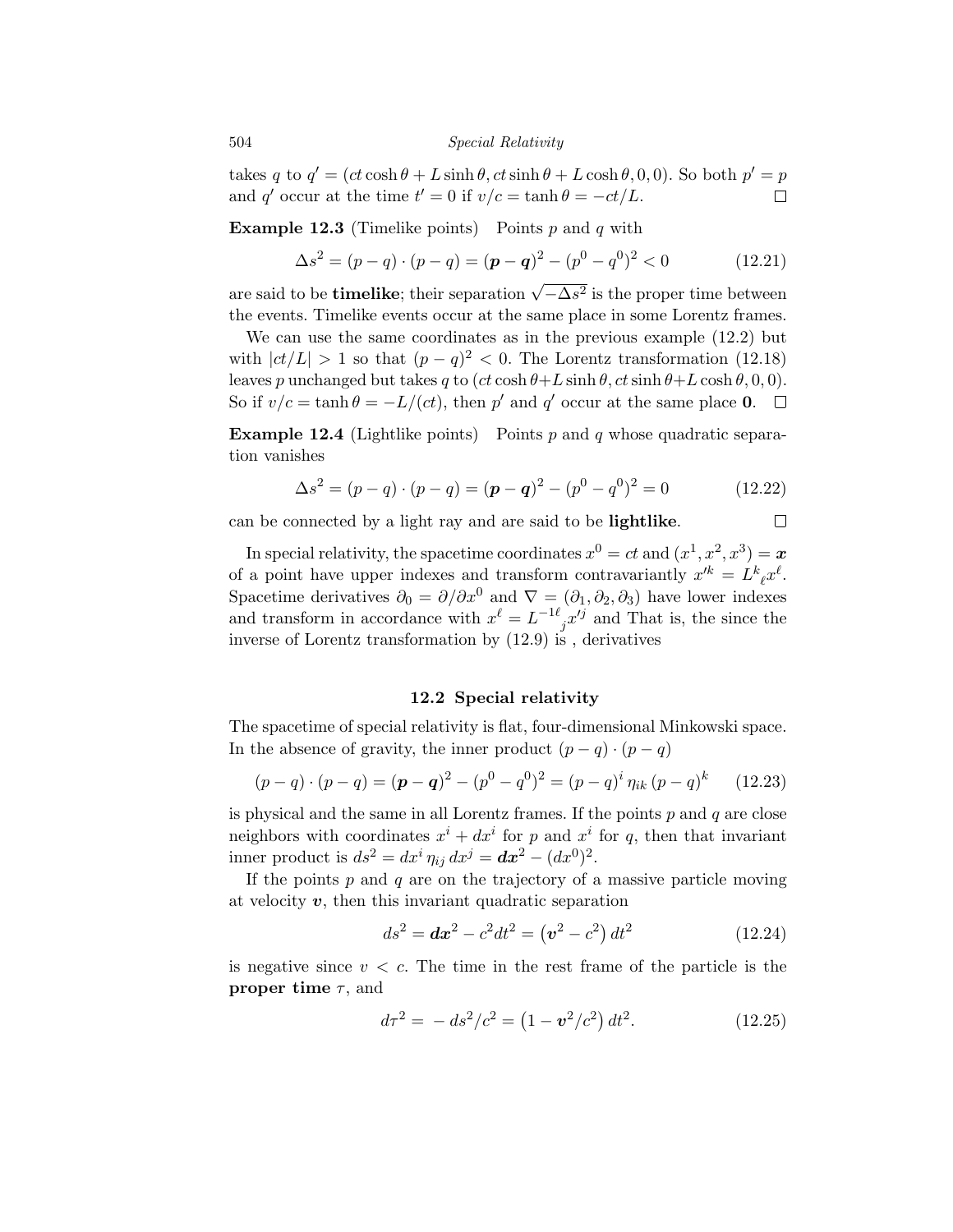A particle of mass zero moves at the speed of light, so its element  $d\tau$  of proper time is zero. But for a particle of mass  $m > 0$  moving at speed *v*, the element of proper time  $d\tau$  is smaller than the corresponding element of laboratory time *dt* by the factor  $\sqrt{1 - v^2/c^2}$ . The proper time is the time in the rest frame of the particle where  $v = 0$ . So if  $T(0)$  is the lifetime of a particle at rest, then the apparent lifetime  $T(v)$  when the particle is moving at speed *v* is

$$
T(v) = dt = \frac{d\tau}{\sqrt{1 - v^2/c^2}} = \frac{T(0)}{\sqrt{1 - v^2/c^2}}
$$
(12.26)

which is longer than  $T(0)$  since  $1 - v^2/c^2 \le 1$ , an effect known as time dilation.

Example 12.5 (Time dilation in muon decay) A muon at rest has a mean life of  $T(0) = 2.2 \times 10^{-6}$  seconds. Cosmic rays hitting nitrogen and oxygen nuclei make pions high in the Earth's atmosphere. The pions rapidly decay into muons in  $2.6 \times 10^{-8}$  s. A muon moving at the speed of light from 10 km takes at least  $t = 10 \,\text{km}/300,000 \,\text{(km/sec)} = 3.3 \times 10^{-5} \,\text{s}$  to hit the ground. Were it not for time dilation, the probability *P* of such a muon reaching the ground as a muon would be

$$
P = e^{-t/T(0)} = \exp(-33/2.2) = e^{-15} = 2.6 \times 10^{-7}.
$$
 (12.27)

The mass of a muon is 105.66 MeV. So a muon of energy  $E = 749$  MeV has by (12.35) a time-dilation factor of

$$
\frac{1}{\sqrt{1 - v^2/c^2}} = \frac{E}{mc^2} = \frac{749}{105.7} = 7.089 = \frac{1}{\sqrt{1 - (0.99)^2}}.
$$
(12.28)

So a muon moving at a speed of  $v = 0.99 c$  has an apparent mean life  $T(v)$ given by equation (12.26) as

$$
T(v) = \frac{E}{mc^2}T(0) = \frac{T(0)}{\sqrt{1 - v^2/c^2}} = \frac{2.2 \times 10^{-6} \,\mathrm{s}}{\sqrt{1 - (0.99)^2}} = 1.6 \times 10^{-5} \,\mathrm{s}.\tag{12.29}
$$

The probability of survival with time dilation is

$$
P = e^{-t/T(v)} = \exp(-33/16) = 0.12
$$
 (12.30)

so that 12% survive. Time dilation increases the chance of survival by a factor of  $460,000$ —no small effect.  $\Box$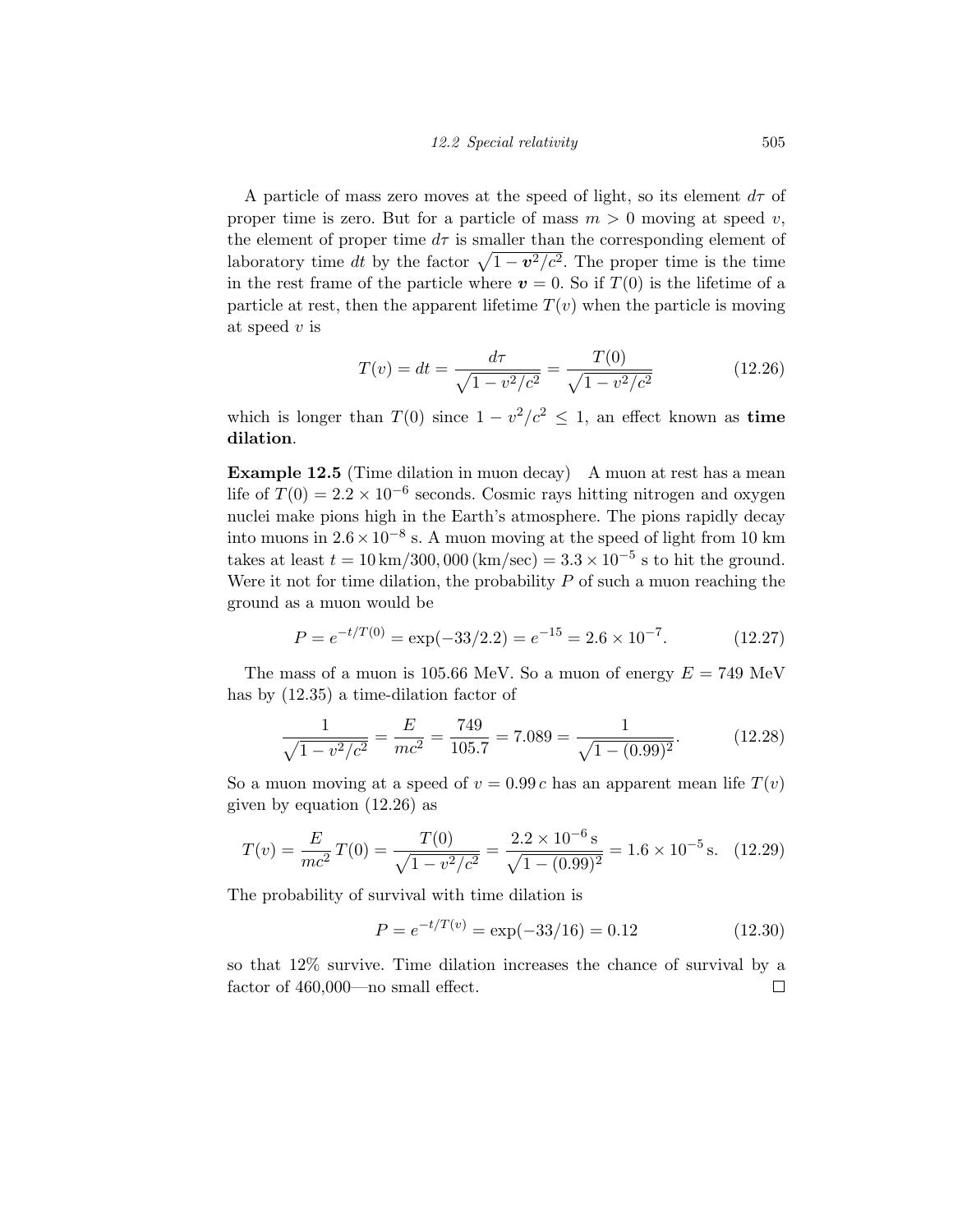## 12.3 Kinematics

From the scalar  $d\tau = \sqrt{1 - v^2/c^2} dt$ , and the contravariant vector  $dx^i$ , we can make the 4-vector

$$
u^i = \frac{dx^i}{d\tau} = \frac{dt}{d\tau} \left(\frac{dx^0}{dt}, \frac{d\mathbf{x}}{dt}\right) = \frac{1}{\sqrt{1 - v^2/c^2}} (c, \mathbf{v})
$$
(12.31)

in which  $u^0 = c dt/d\tau = c/\sqrt{1 - v^2/c^2}$  and  $\boldsymbol{u} = u^0 \boldsymbol{v}/c$ . The inner product  $u_i u^i$  is a constant  $-c^2$  because

$$
u_i u^i = \mathbf{u} \cdot \mathbf{u} - (u^0)^2 = \frac{v^2 - c^2}{1 - v^2/c^2} = -c^2.
$$
 (12.32)

The product  $mu^i$  is the energy-momentum 4-vector  $p^i$ 

$$
p^{i} = m u^{i} = m \frac{dx^{i}}{d\tau} = m \frac{dt}{d\tau} \frac{dx^{i}}{dt} = \frac{m}{\sqrt{1 - v^{2}/c^{2}}} \frac{dx^{i}}{dt}
$$

$$
= \frac{m}{\sqrt{1 - v^{2}/c^{2}}} (c, \mathbf{v}) = \left(\frac{E}{c}, \mathbf{p}\right). \tag{12.33}
$$

Its invariant inner product is a constant characteristic of the particle and proportional to the square of its mass because  $u_i u^i = -c^2$  (12.32)

$$
c^{2} p^{i} p_{i} = mc u^{i} mc u_{i} = -E^{2} + c^{2} p^{2} = -m^{2} c^{4}.
$$
 (12.34)

Note that the time-dilation factor is the ratio of the energy of a particle to its rest energy

$$
\frac{1}{\sqrt{1 - v^2/c^2}} = \frac{E}{mc^2}
$$
 (12.35)

and the velocity of the particle is its momentum divided by its equivalent mass  $E/c^2$ 

$$
\mathbf{v} = \frac{\mathbf{p}}{E/c^2}.\tag{12.36}
$$

The analog of  $\mathbf{F} = m \mathbf{a}$  is

$$
m\frac{d^2x^i}{d\tau^2} = m\frac{du^i}{d\tau} = \frac{dp^i}{d\tau} = f^i
$$
\n(12.37)

in which  $p^0 = E/c$ , and  $f^i$  is a 4-vector force. The **4-acceleration** 

$$
a^i = \frac{d^2x^i}{d\tau^2} = \frac{du^i}{d\tau} \tag{12.38}
$$

is perpendicular to the 4-velocity because  $u_i u^i = -c^2$  (12.32)

$$
0 = u_i a^i = u_i \frac{du^i}{d\tau} = \frac{1}{2} \frac{d(u_i u^i)}{d\tau}.
$$
 (12.39)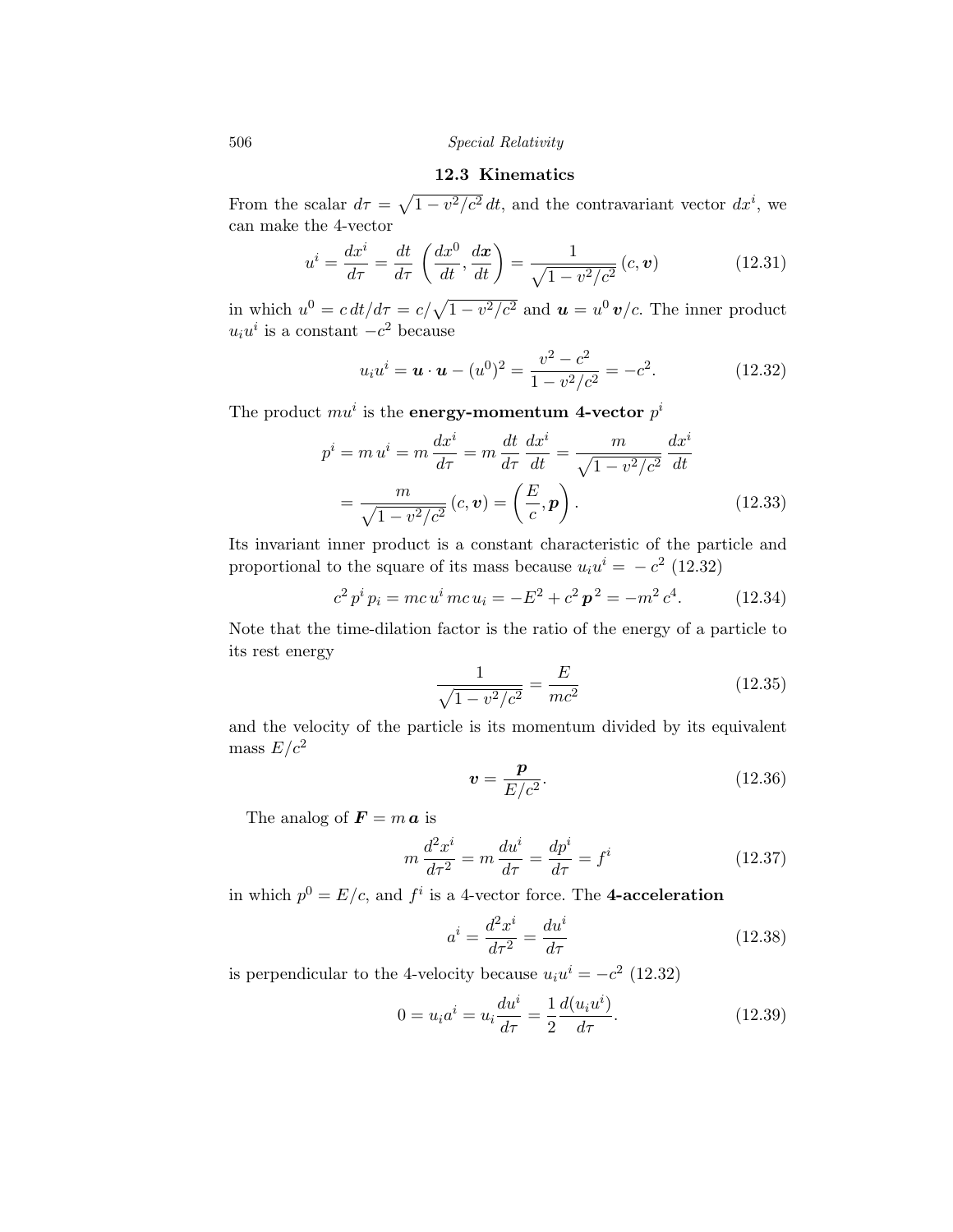Example 12.6 (Time dilation and proper time) In the frame of a laboratory, a particle of mass *m* with 4-momentum  $p_{lab}^{i} = (E/c, p, 0, 0)$  travels a distance *L* in a time *t* for a 4-vector displacement of  $x_{lab}^i = (ct, L, 0, 0)$ . In its own rest frame, the particle's 4-momentum and 4-displacement are  $p_{rest}^i = (mc, 0, 0, 0)$  and  $x_{rest}^i = (c\tau, 0, 0, 0)$ . Since the Minkowski inner product of two 4-vectors is Lorentz invariant, we have

$$
(p^i x_i)_{rest} = (p^i x_i)_{lab}
$$
 or  $pL - Et = -mc^2 \tau = -mc^2 t \sqrt{1 - v^2/c^2}$ . (12.40)

So a massive particle's phase  $\exp(ip^ix_i/\hbar)$  is  $\exp(-imc^2\tau/\hbar)$ .

**Example 12.7**  $(p + p \rightarrow 3p + \bar{p})$  Conservation of the energy-momentum 4-vector gives  $p + p_0 = 3p' + \bar{p}'$ . We set  $c = 1$  and use this equality in the invariant form  $(p + p_0)^2 = (3p' + \bar{p}')^2$ . We compute  $(p + p_0)^2 = p^2 + p_0^2 + p_0^2$  $2p \cdot p_0 = -2m_p^2 + 2p \cdot p_0$  in the laboratory frame in which  $p_0 = (m, 0)$ . Thus  $(p+p_0)^2 = -2m_p^2 - 2E_p m_p$ . We compute  $(3p'+\bar{p}')^2$  in the frame in which each of the three protons and the antiproton has zero spatial momentum. There  $(3p' + \bar{p}')^2 = (4m, 0)^2 = -16m_p^2$ . We get  $E_p = 7m_p$  of which  $6m_p = 5.63$ GeV is the threshold kinetic energy of the proton. In 1955, when the group led by Owen Chamberlain and Emilio Segrè discovered the antiproton, the nominal maximum energy of the protons in the Bevatron was 6.2 GeV.  $\Box$ 

#### 12.4 Electrodynamics

In electrodynamics and in mksa (si) units, the three-dimensional vector potential *A* and the scalar potential  $\phi$  form the 4-vector contravariant  $A^i$ and covariant *A<sup>i</sup>* potentials

$$
A^{i} = (\phi/c, \mathbf{A})
$$
 and  $A_{i} = (-\phi/c, \mathbf{A})$ . (12.41)

The **magnetic induction** is the curl of the vector potential

$$
\boldsymbol{B} = \nabla \times \boldsymbol{A} \quad \text{or} \quad B_i = \epsilon_{ijk} \partial_j A_k \tag{12.42}
$$

in which  $\partial_j = \partial/\partial x^j$ , the sum over the repeated indices *j* and *k* runs from 1 to 3, and  $\epsilon_{ijk}$  is totally antisymmetric with  $\epsilon_{123} = 1$ . The electric field is

$$
\boldsymbol{E} = -\nabla\phi - \dot{\boldsymbol{A}} \quad \text{or} \quad E_i = c \left( \frac{\partial A_0}{\partial x^i} - \frac{\partial A_i}{\partial x^0} \right) = -\frac{\partial \phi}{\partial x^i} - \frac{\partial A_i}{\partial t} \qquad (12.43)
$$

 $\Box$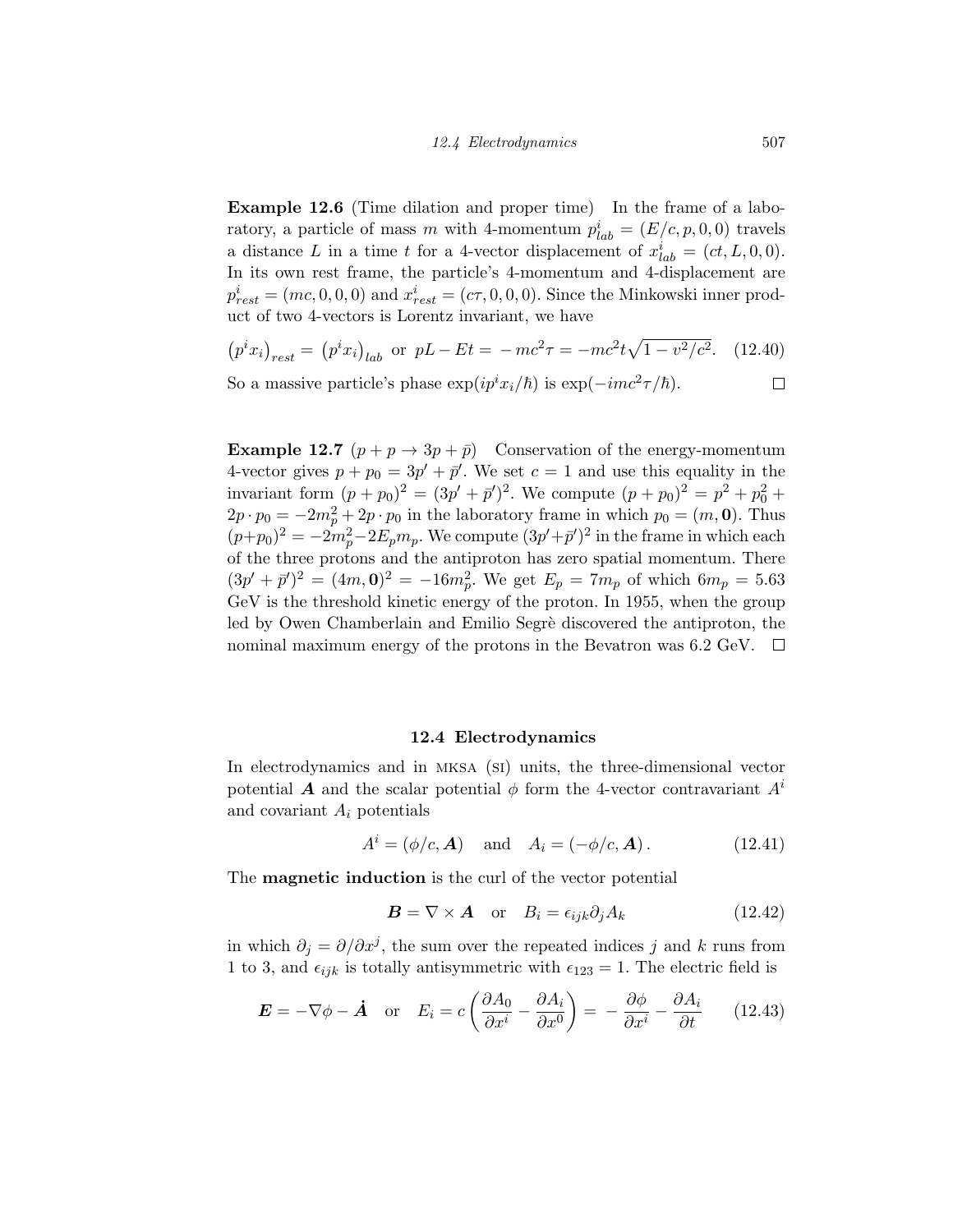where  $x^0 = ct$ .

The fields *E* and *B* are unchanged by the gauge transformation

$$
A'_0 = A_0 + \partial_0 \lambda \quad \text{and} \quad A' = A + \nabla \lambda \tag{12.44}
$$

(exercise 12.15).

Example 12.8 (Potentials of static electric and magnetic fields) In the Coulomb or radiation gauge, a static point charge *q* at the origin has the potentials  $A_0 = q/(4\pi\epsilon_0 c r)$  and  $\mathbf{A} = 0$ . Its the electric field is

$$
E = \frac{q\,\mathbf{r}}{4\pi\epsilon_0 r^3}.\tag{12.45}
$$

The magnetic induction of the potentials  $A_0 = 0$  and  $\mathbf{A} = B(x\hat{\mathbf{y}} - y\hat{\mathbf{x}})/2$  is  $\mathbf{B} = B\hat{\mathbf{z}}$ .  $B = B \hat{z}$ .

In terms of the second-rank, antisymmetric Faraday field-strength tensor

$$
F_{ij} = \frac{\partial A_j}{\partial x^i} - \frac{\partial A_i}{\partial x^j} = -F_{ji}
$$
\n(12.46)

the electric field is  $E_i = c F_{i0}$  and the magnetic field  $B_i$  is

$$
B_i = \frac{1}{2} \epsilon_{ijk} F_{jk} = \frac{1}{2} \epsilon_{ijk} \left( \frac{\partial A_k}{\partial x^j} - \frac{\partial A_j}{\partial x^k} \right) = (\nabla \times \mathbf{A})_i \tag{12.47}
$$

where the sum over repeated indices runs from 1 to 3. The inverse equation  $F_{jk} = \epsilon_{jki} B_i$  for spatial *j* and *k* follows from the Levi-Civita identity (1.535)

$$
\epsilon_{jki} B_i = \frac{1}{2} \epsilon_{jki} \epsilon_{inm} F_{nm} = \frac{1}{2} \epsilon_{ijk} \epsilon_{inm} F_{nm}
$$
  
= 
$$
\frac{1}{2} (\delta_{jn} \delta_{km} - \delta_{jm} \delta_{kn}) F_{nm} = \frac{1}{2} (F_{jk} - F_{kj}) = F_{jk}.
$$
 (12.48)

In 3-vector notation and mksa = si units, Maxwell's equations are a ban on magnetic monopoles and Faraday's law, both homogeneous,

$$
\nabla \cdot \mathbf{B} = 0 \quad \text{and} \quad \nabla \times \mathbf{E} + \dot{\mathbf{B}} = 0 \tag{12.49}
$$

and Gauss's laws and the Maxwell-Ampère law, both inhomogeneous,

$$
\nabla \cdot \mathbf{D} = \rho_f \quad \text{and} \quad \nabla \times \mathbf{H} = \mathbf{j}_f + \dot{\mathbf{D}}.
$$
 (12.50)

Here *H* is the **magnetic field**,  $\rho_f$  is the density of free charge and  $j_f$  is the free current density. By *free*, we understand charges and currents that do not arise from polarization and are not restrained by chemical bonds. The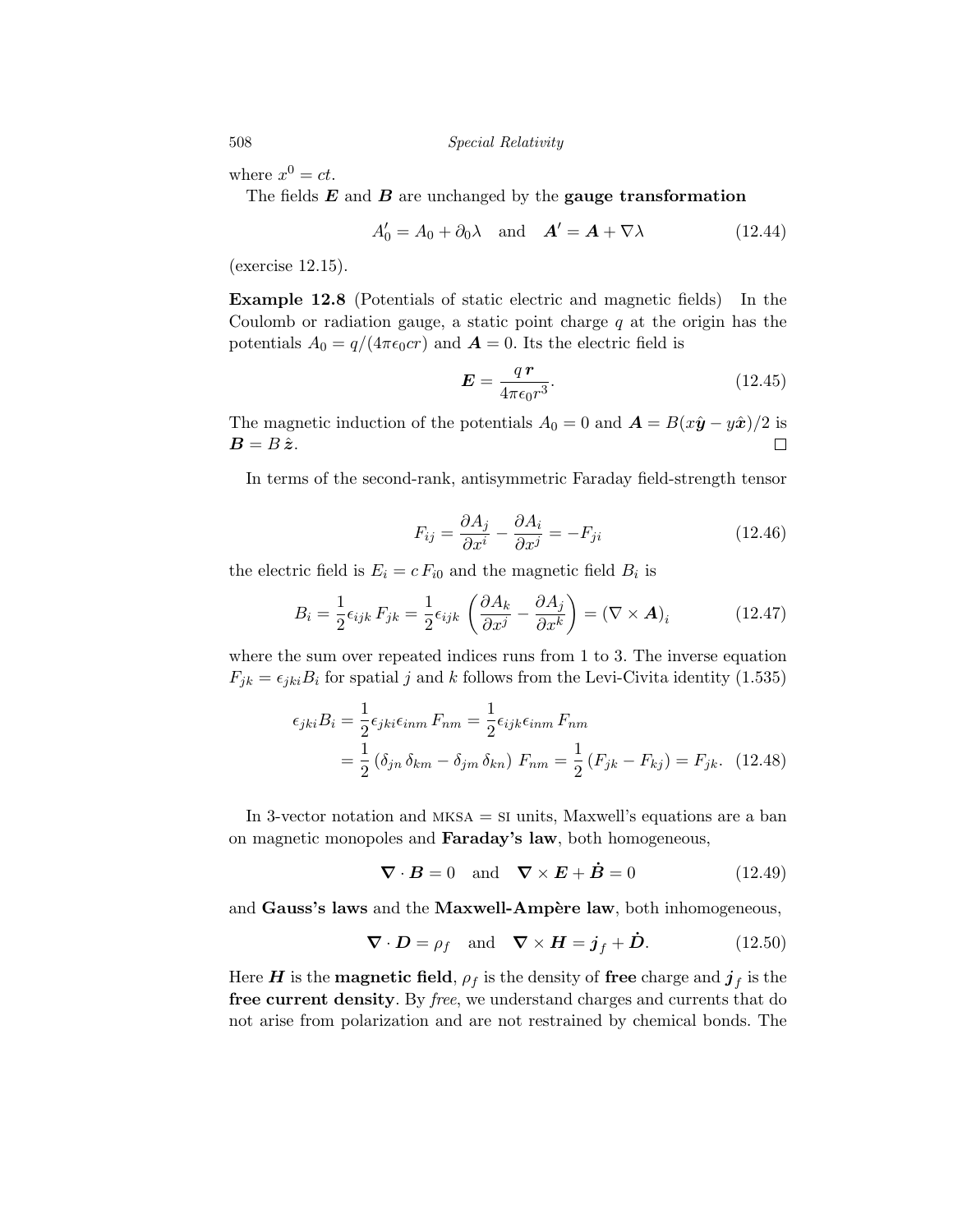### *12.4 Electrodynamics* 509

divergence of  $\nabla \times H$  vanishes (like that of any curl), and so the Maxwell-Ampère law and Gauss's law imply that free charge is conserved

$$
0 = \nabla \cdot (\nabla \times \mathbf{H}) = \nabla \cdot \mathbf{j}_f + \nabla \cdot \mathbf{D} = \nabla \cdot \mathbf{j}_f + \dot{\rho}_f. \tag{12.51}
$$

If we use this **continuity equation** to replace  $\nabla \cdot \mathbf{j}_f$  with  $-\rho_f$  in its middle form  $0 = \nabla \cdot \boldsymbol{j}_f + \nabla \cdot \boldsymbol{D}$ , then we see that the Maxwell-Ampère law preserves the Gauss-law constraint in time

$$
0 = \nabla \cdot \boldsymbol{j}_f + \nabla \cdot \boldsymbol{\dot{D}} = \frac{\partial}{\partial t} \left( -\rho_f + \nabla \cdot \boldsymbol{D} \right). \tag{12.52}
$$

Similarly, Faraday's law preserves the constraint  $\nabla \cdot \boldsymbol{B} = 0$ 

$$
0 = -\nabla \cdot (\nabla \times \mathbf{E}) = \frac{\partial}{\partial t} \nabla \cdot \mathbf{B} = 0.
$$
 (12.53)

In a linear, isotropic medium, the electric displacement *D* is related to the electric field *E* by the **permittivity**  $\epsilon$ ,  $D = \epsilon E$ , and the magnetic or magnetizing field  $H$  differs from the magnetic induction  $B$  by the **per**meability  $\mu$ ,  $H = B/\mu$ .

On a sub-nanometer scale, the microscopic form of Maxwell's equations applies. On this scale, the homogeneous equations (12.49) are unchanged, but the inhomogeneous ones are

$$
\nabla \cdot \boldsymbol{E} = \frac{\rho}{\epsilon_0} \quad \text{and} \quad \nabla \times \boldsymbol{B} = \mu_0 \, \boldsymbol{j} + \epsilon_0 \, \mu_0 \, \boldsymbol{\dot{E}} = \mu_0 \, \boldsymbol{j} + \frac{\boldsymbol{\dot{E}}}{c^2} \tag{12.54}
$$

in which  $\rho$  and  $j$  are the total charge and current densities, and  $\epsilon_0$  =  $8.854 \times 10^{-12}$  F/m and  $\mu_0 = 4\pi \times 10^{-7}$  N/A<sup>2</sup> are the electric and magnetic constants, whose product is the inverse of the square of the speed of light,  $\epsilon_0\mu_0 = 1/c^2$ . Gauss's law and the Maxwell-Ampère law (12.54) imply (exercise 12.16) that the microscopic (total) current-density 4-vector  $j = (c\rho, j)$ obeys the continuity equation  $\dot{\rho} + \nabla \cdot \mathbf{j} = 0$ . Electric charge is conserved.

In vacuum,  $\rho = \mathbf{j} = 0$ ,  $\mathbf{D} = \epsilon_0 \mathbf{E}$ , and  $\mathbf{H} = \mathbf{B}/\mu_0$ , and Maxwell's equations become

$$
\nabla \cdot \mathbf{B} = 0 \text{ and } \nabla \times \mathbf{E} + \dot{\mathbf{B}} = 0
$$
  

$$
\nabla \cdot \mathbf{E} = 0 \text{ and } \nabla \times \mathbf{B} = \frac{1}{c^2} \dot{\mathbf{E}}.
$$
 (12.55)

Two of these equations  $\nabla \cdot \mathbf{B} = 0$  and  $\nabla \cdot \mathbf{E} = 0$  are constraints. Taking the curl of the other two equations, we find

$$
\nabla \times (\nabla \times \mathbf{E}) = -\frac{1}{c^2} \ddot{\mathbf{E}} \quad \text{and} \quad \nabla \times (\nabla \times \mathbf{B}) = -\frac{1}{c^2} \ddot{\mathbf{B}}.
$$
 (12.56)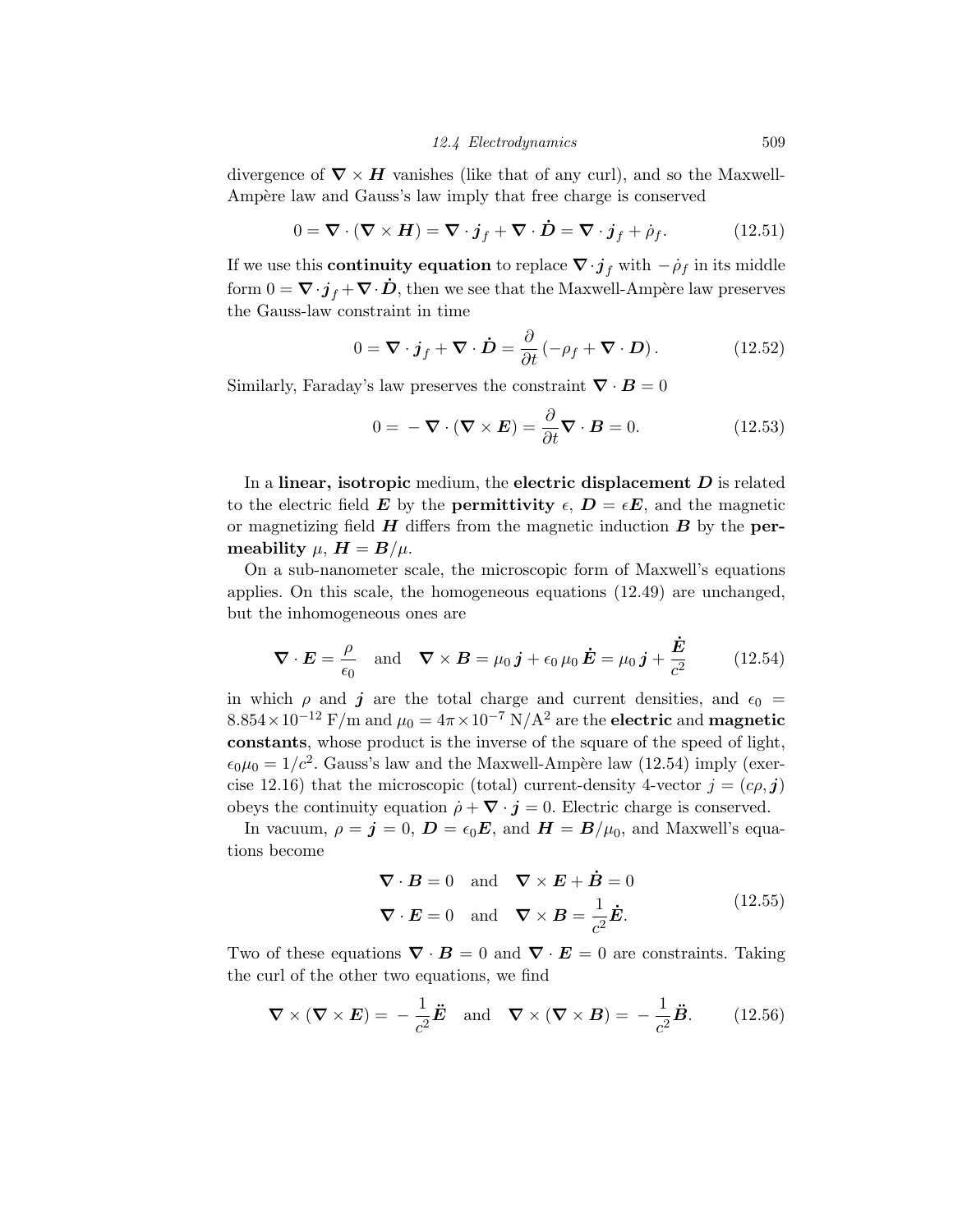One may use the Levi-Civita identity (1.535) to show (exercise 12.19) that

$$
\nabla \times (\nabla \times \mathbf{E}) = \nabla (\nabla \cdot \mathbf{E}) - \Delta \mathbf{E} \text{ and } \nabla \times (\nabla \times \mathbf{B}) = \nabla (\nabla \cdot \mathbf{B}) - \Delta \mathbf{B}
$$
\n(12.57)

in which  $\Delta \equiv \nabla^2$ . Since in vacuum the divergence of *E* vanishes, and since that of  $B$  always vanishes, these identities and the curl-curl equations  $(12.56)$ tell us that waves of *E* and *B* move at the speed of light

$$
\frac{1}{c^2}\ddot{E} - \triangle E = 0 \quad \text{and} \quad \frac{1}{c^2}\ddot{B} - \triangle B = 0. \tag{12.58}
$$

We may write the two homogeneous Maxwell equations (12.49) as

$$
\partial_i F_{jk} + \partial_k F_{ij} + \partial_j F_{ki} = \partial_i (\partial_j A_k - \partial_k A_j) + \partial_k (\partial_i A_j - \partial_j A_i) + \partial_j (\partial_k A_i - \partial_i A_k) = 0
$$
(12.59)

(exercise 12.17). This relation, known as the Bianchi identity, actually is a generally covariant tensor equation

$$
\epsilon^{\ell i j k} \partial_i F_{j k} = 0 \tag{12.60}
$$

in which  $\epsilon^{ijk}$  is totally antisymmetric, as explained in Sec. 13.22. There are four versions of this identity (corresponding to the four ways of choosing three different indices  $i, j, k$  from among four and leaving out one,  $\ell$ ). The  $\ell = 0$  case gives the scalar equation  $\nabla \cdot \boldsymbol{B} = 0$ , and the three that have  $\ell \neq 0$  give the vector equation  $\nabla \times \boldsymbol{E} + \boldsymbol{B} = 0$ .

In tensor notation, the microscopic form of the two inhomogeneous equations  $(12.54)$ —the laws of Gauss and Ampère—are a single equation

$$
\partial_i F^{ki} = \mu_0 j^k \quad \text{in which} \quad j^k = (c\rho, \mathbf{j}) \tag{12.61}
$$

is the current 4-vector.

The Lorentz force law for a particle of charge *q* is

$$
m\frac{d^2x^i}{d\tau^2} = m\frac{du^i}{d\tau} = \frac{dp^i}{d\tau} = f^i = qF^{ij}\frac{dx_j}{d\tau} = qF^{ij}u_j.
$$
 (12.62)

Multiplying this equation by  $d\tau/dt = \sqrt{1 - v^2/c^2}$ , we find for  $i = 1, 2, 3$ 

$$
\frac{dp^{i}}{dt} = q\left(-F^{i0} + \epsilon_{ijk}B_{k}v_{j}\right) \quad \text{or} \quad \frac{d\boldsymbol{p}}{dt} = q\left(\boldsymbol{E} + \boldsymbol{v} \times \boldsymbol{B}\right) \tag{12.63}
$$

and for  $i = 0$ 

$$
\frac{dE}{dt} = q\,\mathbf{E} \cdot \mathbf{v} \tag{12.64}
$$

which shows that only the electric field does work. The only special-relativistic correction needed in Maxwell's electrodynamics is a factor of  $1/\sqrt{1 - v^2/c^2}$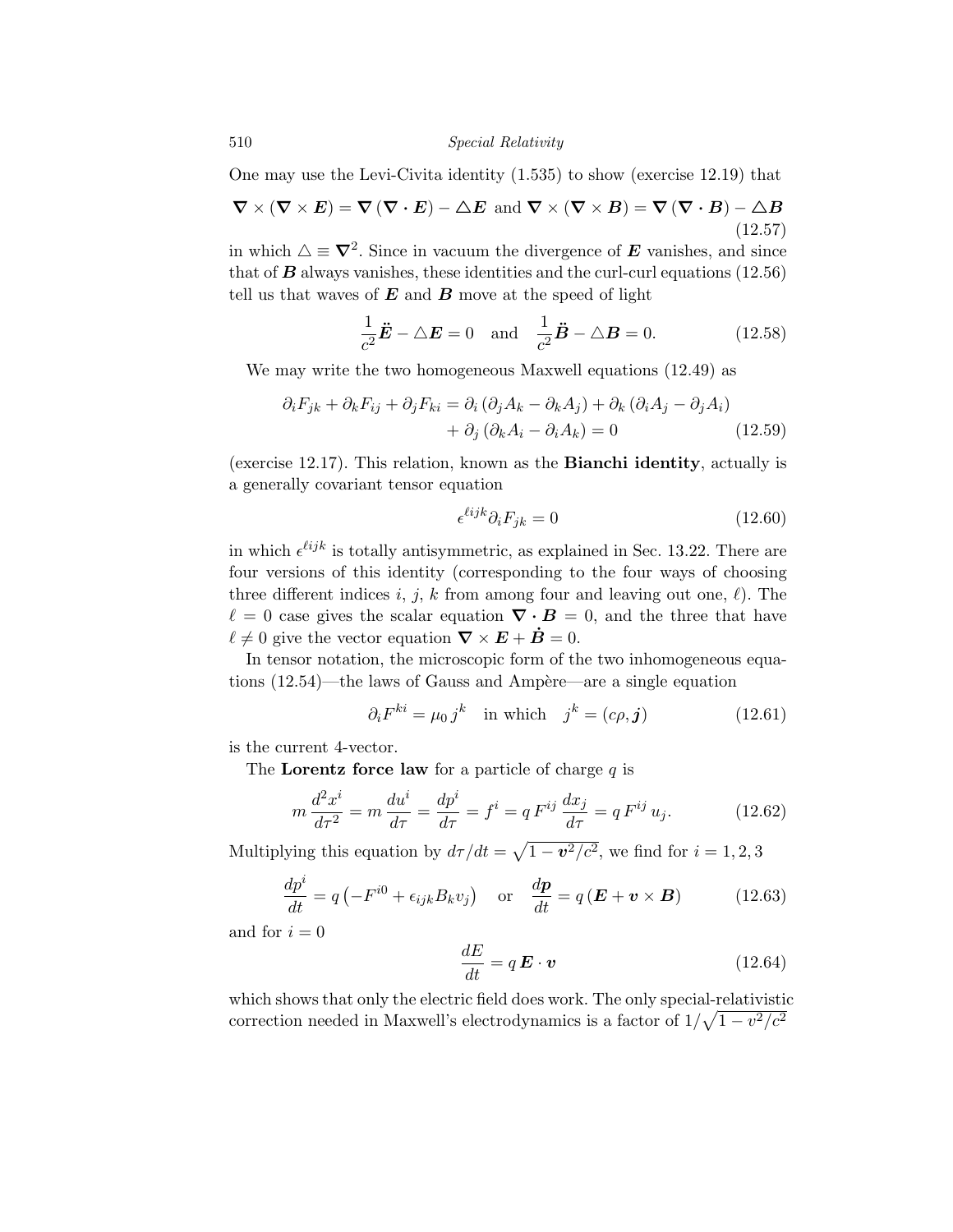in these equations. That is, we use  $p = m\mathbf{u} = m\mathbf{v}/\sqrt{1 - v^2/c^2}$  not  $p = m\mathbf{v}$ in (12.63), and we use the total energy *E* not the kinetic energy in (12.64). The reason why so little of classical electrodynamics was changed by special relativity is that electric and magnetic effects were accessible to measurement during the 1800's. Classical electrodynamics was almost perfect.

Keeping track of factors of the speed of light is a lot of trouble and a distraction; in what follows, we'll often use units with  $c = 1$ .

#### 12.5 Principle of stationary action in special relativity

The action for a free particle of mass *m* in special relativity is

$$
S = -m \int_{\tau_1}^{\tau_2} d\tau = -\int_{t_1}^{t_2} m\sqrt{1 - \dot{x}^2} dt \qquad (12.65)
$$

where  $c = 1$  and  $\dot{x} = dx/dt$ . The requirement of stationary action is

$$
0 = \delta S = -\delta \int_{t_1}^{t_2} m\sqrt{1 - \dot{x}^2} dt = m \int_{t_1}^{t_2} \frac{\dot{x} \cdot \delta \dot{x}}{\sqrt{1 - \dot{x}^2}} dt.
$$
 (12.66)

But  $1/\sqrt{1 - \dot{x}^2} = dt/d\tau$  and so

$$
0 = \delta S = m \int_{t_1}^{t_2} \frac{dx}{dt} \cdot \frac{d\delta x}{dt} \frac{dt}{d\tau} dt = m \int_{\tau_1}^{\tau_2} \frac{dx}{dt} \cdot \frac{d\delta x}{dt} \frac{dt}{d\tau} \frac{dt}{d\tau} d\tau
$$

$$
= m \int_{\tau_1}^{\tau_2} \frac{dx}{d\tau} \cdot \frac{d\delta x}{d\tau} d\tau. \tag{12.67}
$$

So integrating by parts, keeping in mind that  $\delta x(\tau_2) = \delta x(\tau_1) = 0$ , we have

$$
0 = \delta S = m \int_{\tau_1}^{\tau_2} \left[ \frac{d}{d\tau} \left( \frac{d\boldsymbol{x}}{d\tau} \cdot \delta \boldsymbol{x} \right) - \frac{d^2 \boldsymbol{x}}{d\tau^2} \cdot \delta \boldsymbol{x} \right] d\tau = -m \int_{\tau_1}^{\tau_2} \frac{d^2 \boldsymbol{x}}{d\tau^2} \cdot \delta \boldsymbol{x} d\tau.
$$
\n(12.68)

To have this hold for arbitrary  $\delta x$ , we need

$$
\frac{d^2x}{d\tau^2} = \mathbf{0} \tag{12.69}
$$

which is the equation of motion for a free particle in special relativity.

What about a charged particle in an electromagnetic field  $A_i$ ? Its action is

$$
S = -m \int_{\tau_1}^{\tau_2} d\tau + q \int_{x_1}^{x_2} A_i(x) \, dx^i = \int_{\tau_1}^{\tau_2} \left( -m + q A_i(x) \frac{dx^i}{d\tau} \right) d\tau. \tag{12.70}
$$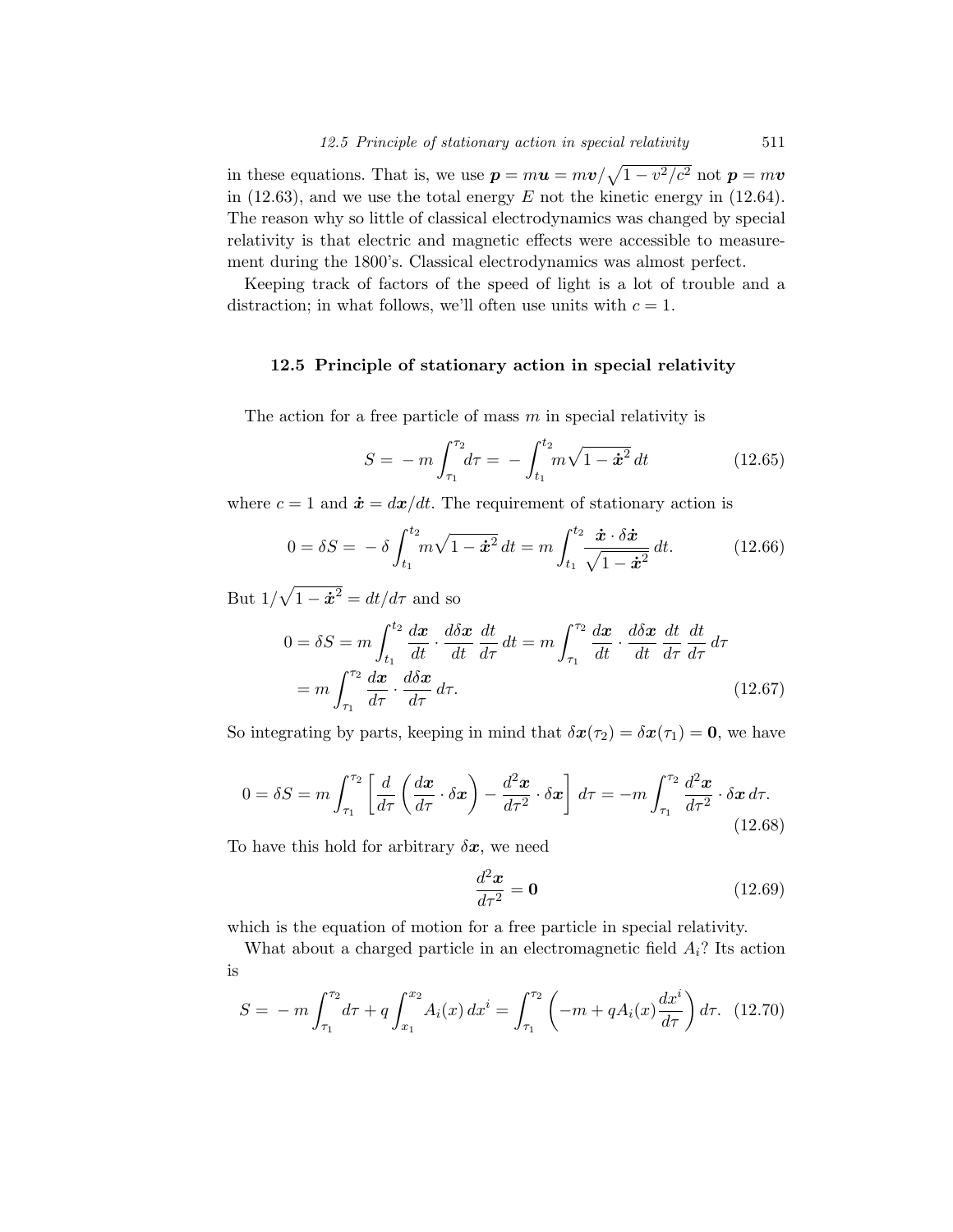We now treat the first term in a four-dimensional manner

$$
\delta d\tau = \delta \sqrt{-\eta_{ik} dx^i dx^k} = \frac{-\eta_{ik} dx^i \delta dx^k}{\sqrt{-\eta_{ik} dx^i dx^k}} = -u_k \delta dx^k = -u_k d\delta x^k \qquad (12.71)
$$

in which  $u_k = dx_k/d\tau$  is the 4-velocity (12.31) and  $\eta$  is the Minkowski metric (12.3) of flat spacetime. The variation of the other term is

$$
\delta\left(A_i dx^i\right) = (\delta A_i) dx^i + A_i \delta dx^i = A_{i,k} \delta x^k dx^i + A_i d\delta x^i.
$$
 (12.72)

Putting them together, we get for  $\delta S$ 

$$
\delta S = \int_{\tau_1}^{\tau_2} \left( m u_k \frac{d \delta x^k}{d \tau} + q A_{i,k} \delta x^k \frac{d x^i}{d \tau} + q A_i \frac{d \delta x^i}{d \tau} \right) d \tau. \tag{12.73}
$$

After integrating by parts the last term, dropping the boundary terms, and changing a dummy index, we get

$$
\delta S = \int_{\tau_1}^{\tau_2} \left( -m \frac{du_k}{d\tau} \delta x^k + q A_{i,k} \delta x^k \frac{dx^i}{d\tau} - q \frac{dA_k}{d\tau} \delta x^k \right) d\tau
$$
  
= 
$$
\int_{\tau_1}^{\tau_2} \left[ -m \frac{du_k}{d\tau} + q \left( A_{i,k} - A_{k,i} \right) \frac{dx^i}{d\tau} \right] \delta x^k d\tau.
$$
 (12.74)

If this first-order variation of the action is to vanish for arbitrary  $\delta x^k$ , then the particle must follow the path

$$
0 = -m\frac{du_k}{d\tau} + q\left(A_{i,k} - A_{k,i}\right)\frac{dx^i}{d\tau} \quad \text{or} \quad \frac{dp^k}{d\tau} = qF^{ki}u_i \quad (12.75)
$$

which is the Lorentz force law (12.62).

## 12.6 Differential forms

According to the chain rule of calculus, under arbitrary general coordinate transformations  $x^{i} = x^{i}(x)$ , coordinate differentials  $dx^{i}$  transform as

$$
dx^{\prime i} = \frac{\partial x^{\prime i}}{\partial x^k} dx^k \tag{12.76}
$$

and partial derivatrives transform as

$$
\frac{\partial}{\partial x'^i} = \frac{\partial x^k}{\partial x'^i} \frac{\partial}{\partial x^k}.
$$
\n(12.77)

Vectors  $A_i$  that transform like partial derivatives are called **covariant** vectors, and ones  $B^k$  that transform like coordinate differentials are called **con**travariant vectors.

Again by the chain rule, a covariant vector contracted with contravariant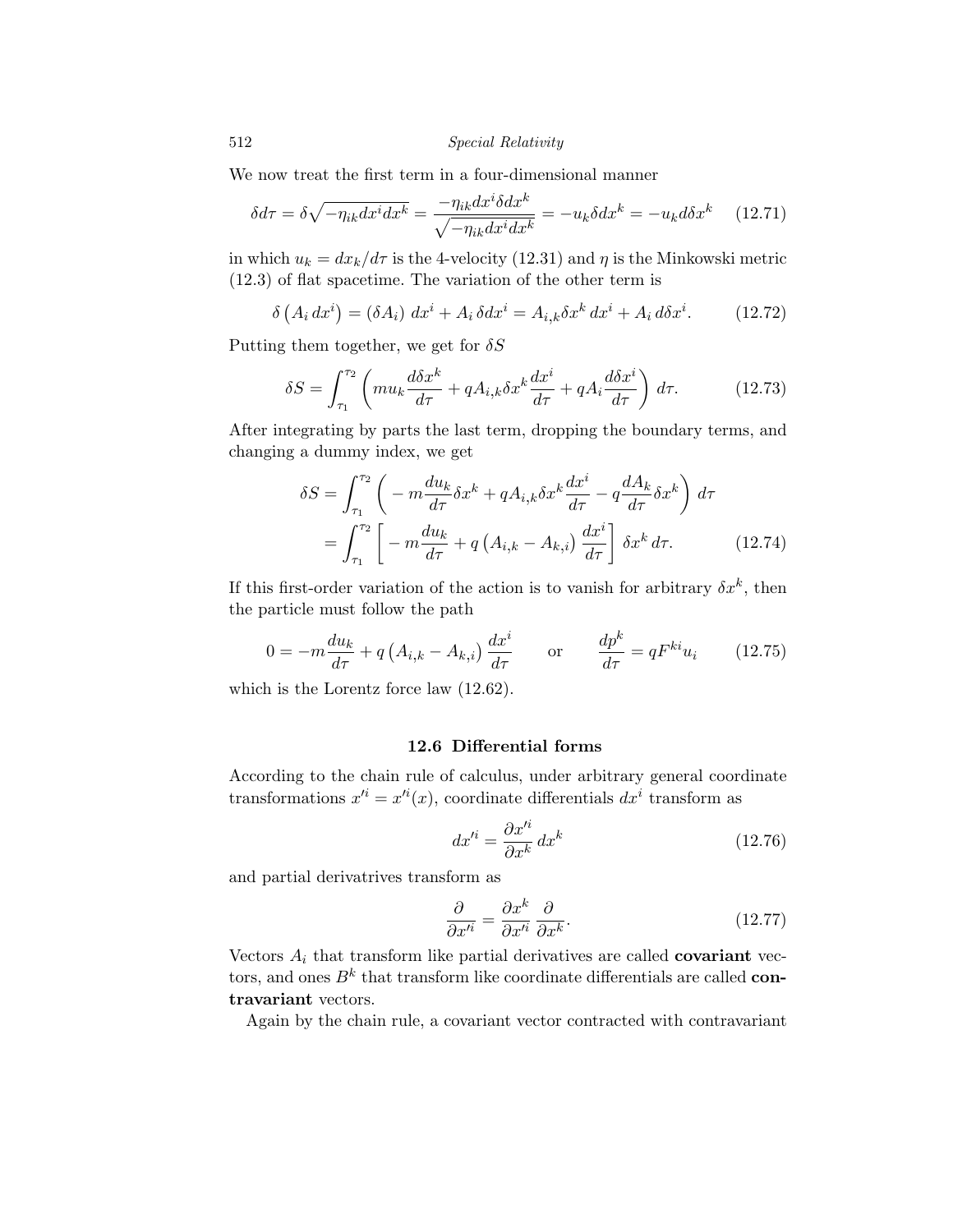coordinate differentials is invariant under general coordinate transformations

$$
A' = A'_i dx'^i = \frac{\partial x^j}{\partial x'^i} A_j \frac{\partial x'^i}{\partial x^k} dx^k = \delta^j_k A_j dx^k = A_k dx^k = A.
$$
 (12.78)

This invariant quantity  $A = A_k dx^k$  is a called a **1-form** in the language of differential forms introduced by  $E$ lie Cartan, son of a blacksmith.

The **wedge product**  $dx \wedge dy$  of two coordinate differentials is the directed area spanned by the two differentials and is defined to be antisymmetric

$$
dx \wedge dy = -dy \wedge dx \quad \text{and} \quad dx \wedge dx = dy \wedge dy = 0 \tag{12.79}
$$

so as to transform correctly under a change of coordinates. In terms of the coordinates  $u = u(x, y)$  and  $v = v(x, y)$ , the new element of area is

$$
du \wedge dv = \left(\frac{\partial u}{\partial x}dx + \frac{\partial u}{\partial y}dy\right) \wedge \left(\frac{\partial v}{\partial x}dx + \frac{\partial v}{\partial y}dy\right). \tag{12.80}
$$

Labeling partial derivatives by subscripts (2.7) and using the antisymmetry (12.79) of the wedge product, we see that  $du \wedge dv$  is the old area  $dx \wedge dy$ multiplied by the Jacobian (section 1.23) of the transformation  $x, y \rightarrow u, v$ 

$$
du \wedge dv = (u_x dx + u_y dy) \wedge (v_x dx + v_y dy)
$$
  
=  $u_x v_x dx \wedge dx + u_x v_y dx \wedge dy + u_y v_x dy \wedge dx + u_y v_y dy \wedge dy$   
=  $(u_x v_y - u_y v_x) dx \wedge dy$   
=  $\begin{vmatrix} u_x & u_y \\ v_x & v_y \end{vmatrix} dx \wedge dy = J(u, v; x, y) dx \wedge dy.$  (12.81)

A contraction  $H = \frac{1}{2} H_{ik} dx^i \wedge dx^k$  of a second-rank covariant tensor with a wedge product of two differentials is a 2-form. A  $p$ -form is a rank- $p$ covariant tensor contracted with a wedge product of  $p$  differentials

$$
K = \frac{1}{p!} K_{i_1...i_p} dx^{i_1} \wedge ... dx^{i_p}.
$$
 (12.82)

The exterior derivative *d* differentiates and adds a differential. It turns a *p*-form into a  $(p+1)$ -form. It turns a function f, which is a **0-form**, into a 1-form

$$
df = \frac{\partial f}{\partial x^i} dx^i \tag{12.83}
$$

and a 1-form  $A = A_j dx^j$  into a 2-form  $dA = d(A_i dx^j) = (\partial_i A_i) dx^i \wedge dx^j$ .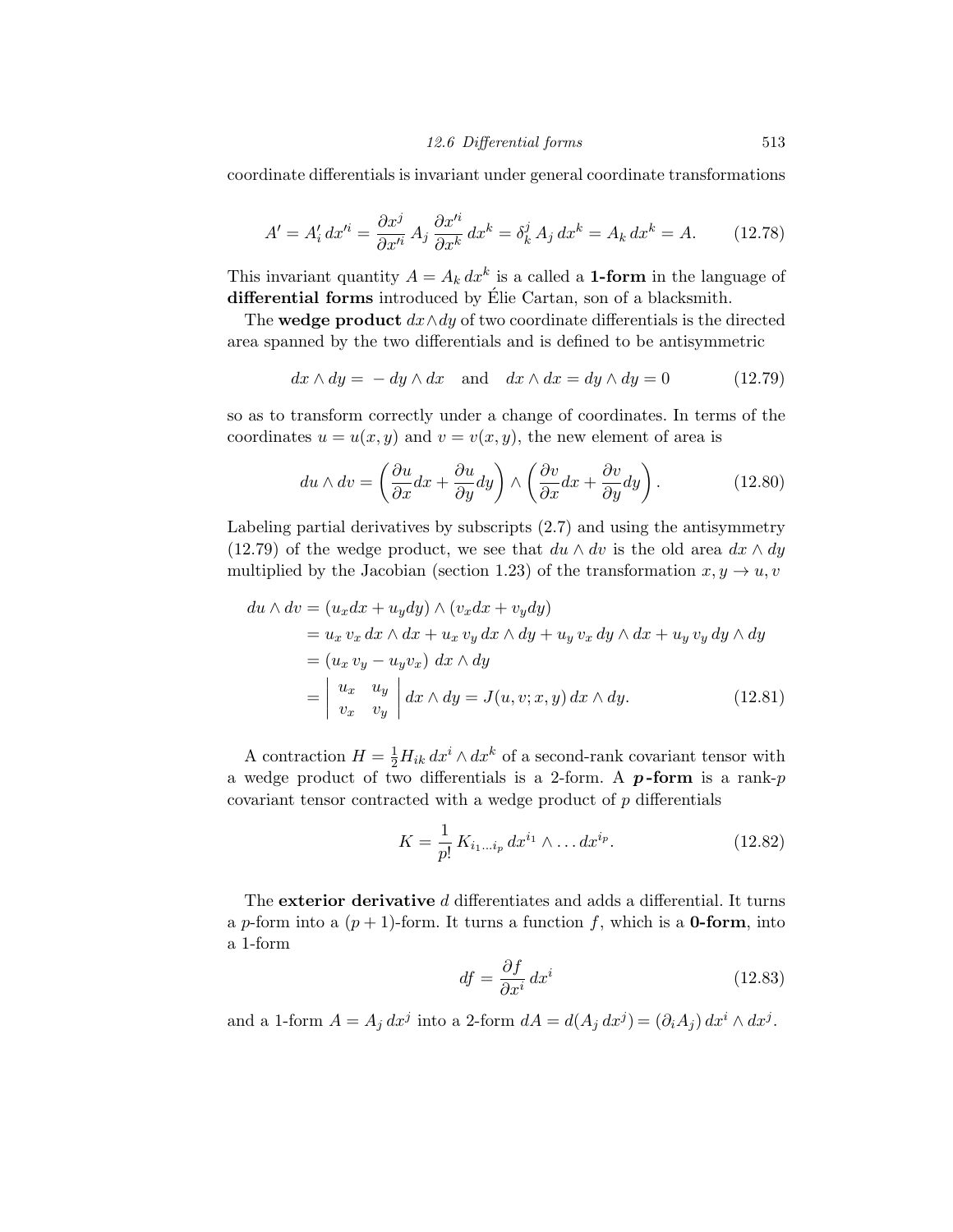Example 12.9 (The Curl) The exterior derivative of the 1-form

$$
A = A_x dx + A_y dy + A_z dz \qquad (12.84)
$$

is a 2-form that contains the curl (2.44) of *A*

$$
dA = \partial_y A_x dy \wedge dx + \partial_z A_x dz \wedge dx
$$
  
+  $\partial_x A_y dx \wedge dy + \partial_z A_y dz \wedge dy$   
+  $\partial_x A_z dx \wedge dz + \partial_y A_z dy \wedge dz$   
=  $(\partial_y A_z - \partial_z A_y) dy \wedge dz$   
+  $(\partial_z A_x - \partial_x A_z) dz \wedge dx$   
+  $(\partial_x A_y - \partial_y A_x) dx \wedge dy$   
=  $(\nabla \times A)_x dy \wedge dz + (\nabla \times A)_y dz \wedge dx + (\nabla \times A)_z dx \wedge dy.$ 

The exterior derivative of the electromagnetic 1-form  $A = A_i dx^j$  made from the 4-vector potential  $A_j$  is the Faraday 2-form (12.46), the tensor  $F_{ij}$ 

$$
dA = d(A_j dx^j) = \partial_i A_j dx^i \wedge dx^j = \frac{1}{2} F_{ij} dx^i \wedge dx^j = F \qquad (12.86)
$$

in which  $\partial_i = \partial/\partial x^i$ .

The square *dd* of the exterior derivative *d* vanishes when applied to any *p*-form *Q*

$$
d\left[d\left(Q_{i...}dx^{i}\wedge\ldots\right)\right] = d\left[\left(\partial_{r}Q_{i...}\right)dx^{r}\wedge dx^{i}\wedge\ldots\right]
$$

$$
= \left(\partial_{s}\partial_{r}Q_{i...}\right)dx^{s}\wedge dx^{r}\wedge dx^{i}\wedge\ldots = 0 \qquad (12.87)
$$

because  $\partial_s \partial_r Q$  is symmetric in *r* and *s* while  $dx^s \wedge dx^r$  is anti-symmetric.

If  $M_{ik}$  is a covariant second-rank tensor with no particular symmetry, then (exercise 12.18) only its antisymmetric part contributes to the 2-form  $M_{ik} dx^{i} \wedge dx^{k}$  and only its symmetric part contributes to  $M_{ik} dx^{i} dx^{k}$ .

**Example 12.10** (The homogeneous Maxwell equations) The exterior derivative *d* applied to the Faraday 2-form  $F = dA$  gives the homogeneous Maxwell equations

$$
0 = d\mathcal{A} = dF = d(F_{ik} dx^i \wedge dx^k) = \partial_{\ell} F_{ik} dx^{\ell} \wedge dx^i \wedge dx^k \qquad (12.88)
$$

an equation known as the Bianchi identity (12.60).  $\Box$ 

A *p*-form *H* is **closed** if  $dH = 0$ . By (12.88), the Faraday 2-form is closed,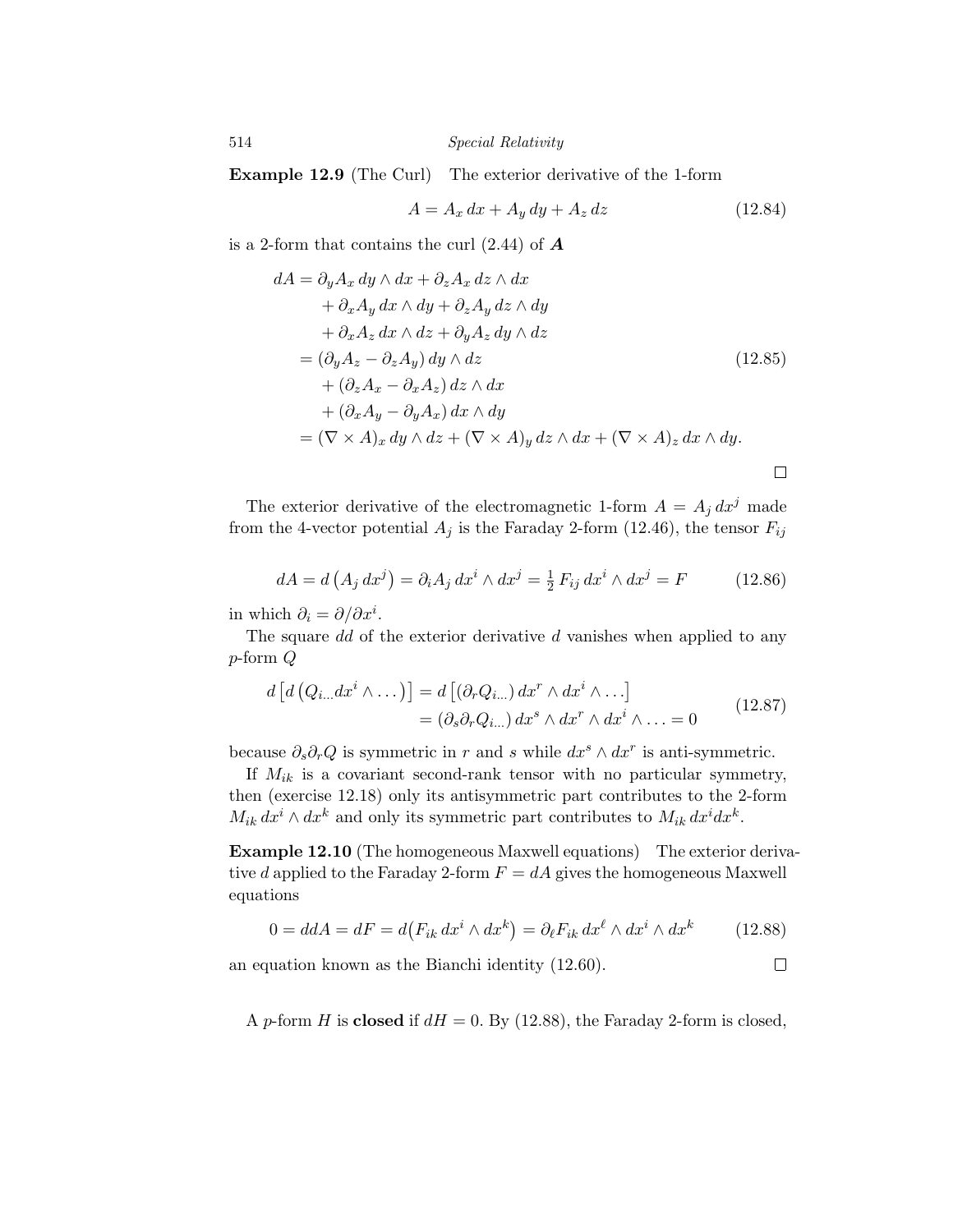$dF = 0$ . A *p*-form *H* is exact if it is the differential  $H = dK$  of a  $(p-1)$ form *K*. The identity (12.87) or  $dd = 0$  implies that every exact form is closed. A lemma (section  $14.5$ ) due to Poincaré shows that every closed form is locally exact.

If the  $A_i$  in the 1-form  $A = A_i dx^i$  commute with each other, then the 2form  $A \wedge A$  is identically zero. But if the  $A_i$  don't commute because they are matrices, operators, or Grassmann variables, then  $A \wedge A = \frac{1}{2} [A_i, A_j] dx^i \wedge dx^j$ need not vanish.

**Example 12.11** (If  $\dot{B} = 0$ , the electric field is closed and exact) If  $\dot{B} = 0$ , then by Faraday's law (12.49) the curl of the electric field vanishes,  $\nabla \times E$ 0. In terms of the 1-form  $E = E_i dx^i$  for  $i = 1, 2, 3$ , the vanishing of its curl  $\nabla \times E$  is

$$
dE = \partial_j E_i dx^j \wedge dx^i = \frac{1}{2} (\partial_j E_i - \partial_i E_j) dx^j \wedge dx^i = 0.
$$
 (12.89)

So E is closed. It also is exact because we can define a quantity  $V(x)$  whose gradient is  $\mathbf{E} = -\nabla V$ . We first define  $V_P(\mathbf{x})$  as a line integral of the 1-form E along an arbitrary path P from some starting point  $x_0$  to  $x$ 

$$
V_P(\mathbf{x}) = -\int_{P, \mathbf{x}_0}^{\mathbf{x}} E_i \, dx^i = -\int_P E. \tag{12.90}
$$

The potential  $V_P(\boldsymbol{x})$  might seem to depend on the path P. But the difference  $V_{P'}(x) - V_P(x)$  is a line integral of *E* from  $x_0$  to *x* along the path *P*<sup>*i*</sup> and then back to  $x_0$  along the path *P*. And by Stokes's theorem (2.52), the integral of **E** around such a closed loop is an integral of the curl  $\nabla \times \mathbf{E}$  of *E* over any surface *S* whose boundary is that closed loop.

$$
V_{P'}(\boldsymbol{x}) - V_P(\boldsymbol{x}) = \oint_{P-P'} E_i \, dx^i = \int_S (\boldsymbol{\nabla} \times \boldsymbol{E}) \cdot da = 0. \quad (12.91)
$$

In the notation of forms, this is

$$
V_{P'}(\mathbf{x}) - V_P(\mathbf{x}) = \int_{\partial S} E = \int_S dE = 0.
$$
 (12.92)

Thus the potential  $V_P(x) = V(x)$  is independent of the path, and  $E =$  $-\nabla V(x)$ , and so the 1-form  $E = E_i dx^i = -\partial_i V dx^i = -dV$  is exact.  $\Box$ 

The general form of Stokes's theorem is that the integral of any *p*-form *H* over the boundary  $\partial R$  of any  $(p + 1)$ -dimensional, simply connected, orientable region *R* is equal to the integral of the  $(p+1)$ -form  $dH$  over *R* 

$$
\int_{\partial R} H = \int_{R} dH. \tag{12.93}
$$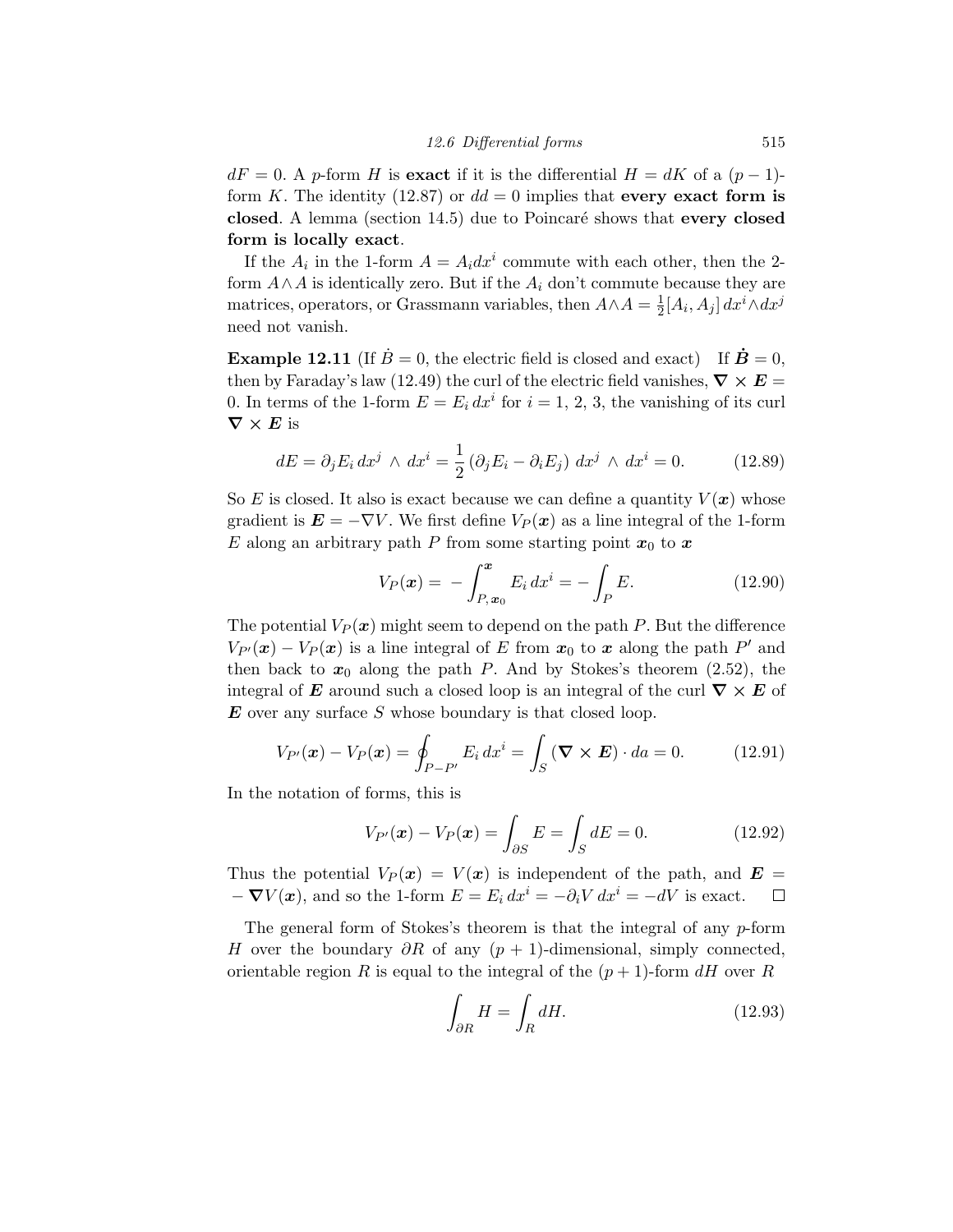Equation (12.92) is the  $p = 1$  case (George Stokes, 1819–1903).

**Example 12.12** (Stokes's theorem for 0-forms) When  $p = 0$ , the region  $R = [a, b]$  is 1-dimensional, *H* is a 0-form, and Stokes's theorem is the formula of elementary calculus

$$
H(b) - H(a) = \int_{\partial R} H = \int_{R} dH = \int_{a}^{b} dH(x) = \int_{a}^{b} H'(x) dx.
$$
 (12.94)

**Example 12.13** (Exterior derivatives anticommute with differentials) The exterior derivative acting on the wedge product of two 1-forms  $A = A_i dx^i$ and  $B = B_{\ell} dx^{\ell}$  is

$$
d(A \wedge B) = d(A_i dx^i \wedge B_\ell dx^\ell) = \partial_k(A_i B_\ell) dx^k \wedge dx^i \wedge dx^\ell \qquad (12.95)
$$
  
=  $(\partial_k A_i) B_\ell dx^k \wedge dx^i \wedge dx^\ell + A_i (\partial_k B_\ell) dx^k \wedge dx^i \wedge dx^\ell$   
=  $(\partial_k A_i) B_\ell dx^k \wedge dx^i \wedge dx^\ell - A_i (\partial_k B_\ell) dx^i \wedge dx^k \wedge dx^\ell$   
=  $(\partial_k A_i) dx^k \wedge dx^i \wedge B_\ell dx^\ell - A_i dx^i \wedge (\partial_k B_\ell) dx^k \wedge dx^\ell$   
=  $dA \wedge B - A \wedge dB$ .

If *A* is a *p*-form, then  $d(A \wedge B) = dA \wedge B + (-1)^p A \wedge dB$  (exercise 12.20).  $\square$ 

Special relativity is closely related general relativity. In fact, Einstein's equivalence principle says that special relativity applies in a suitably small neighborhood of any point in any inertial reference frame that has free-fall coordinates.

## Exercises

- 12.1 (a) Are the events noon on Earth and noon on the Sun timelike, spacelike, or null? (b) A proton of energy 6.5 TeV in the LHC passes the same point  $x$  at times  $t_1$  and  $t_2$ . Are the events,  $(t_1, x)$  and  $(t_2, x)$ timelike, spacelike, or null?
- 12.2 Show that (12.6) implies (12.7). For extra credit, show that the invariance of the quadratic distance (12.5) implies (12.7).
- 12.3 Show that the matrix form of the Lorentz transformation (12.17) is the *x* boost (12.18).
- 12.4 Show that the Lorentz matrix (12.18) satisfies  $L^i_{\ k} \eta_{ij} L^j_{\ \ell} = \eta_{k\ell}$ .
- 12.5 The basis vectors at a point  $p$  are the derivatives of the point with respect to the coordinates. Find the basis vectors  $e_i = \partial p / \partial x^i$  at the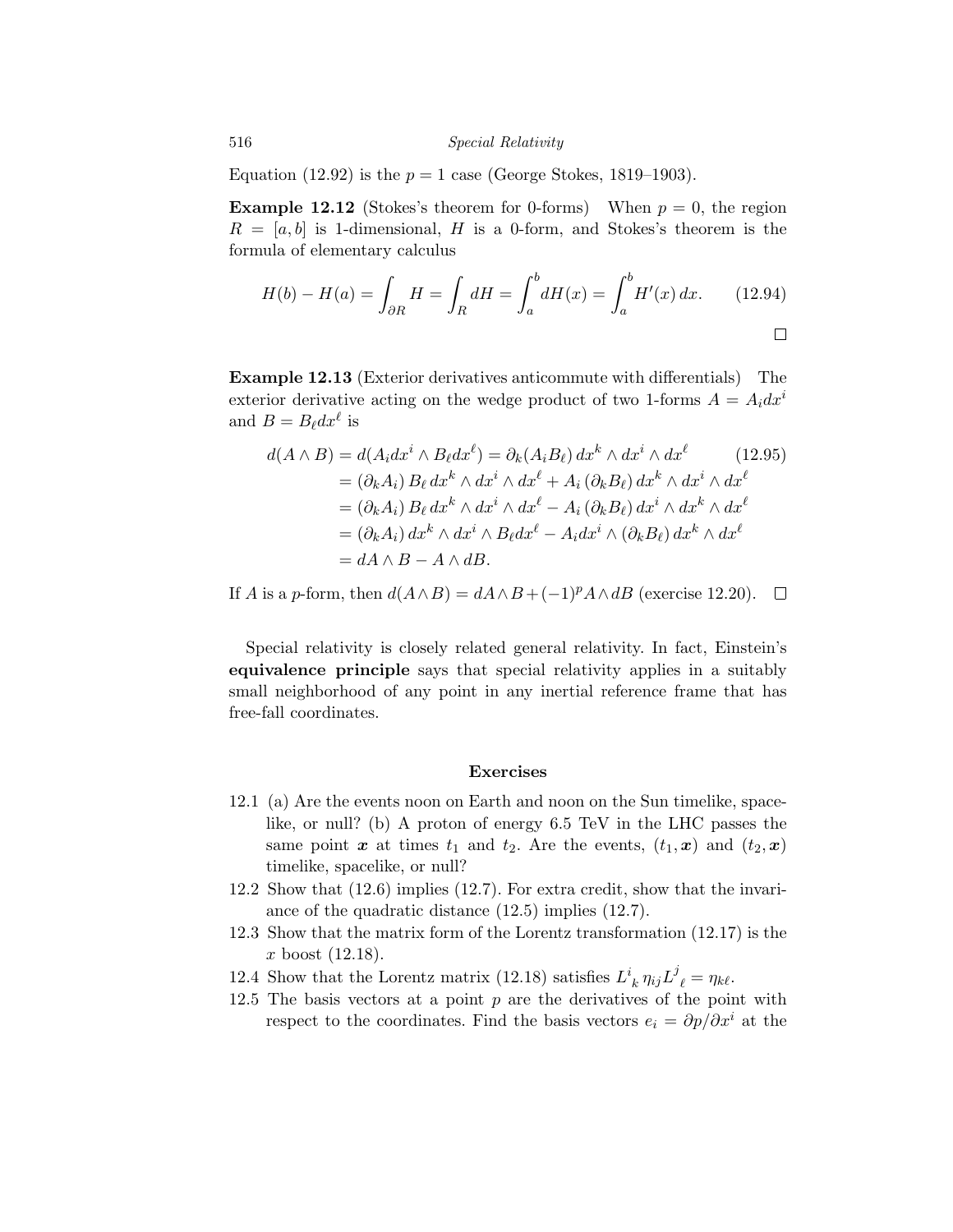#### *Exercises* 517

point  $p = (x^0, x^1, x^2, x^3)$ . What are the basis vectors  $e'_i$  in the coordinates  $x'(12.19)$ ?

- 12.6 The basis vectors  $e^i$  that are dual to the basis vectors  $e_k$  are defined by  $e^i = \eta^{ik} e_k$ . (a) Show that they obey  $e^i \cdot e_k = \delta_k^i$ . (b) In the two coordinate systems described in example 12.1, the vectors  $e_k x^k$  and  $e'_i x'^i$  represent the same point, so  $e_k x^k = e'_i x'^i$ . Find a formula for  $e^{i\mathbf{i}} \cdot e_k$ . (c) Relate  $e^{i\mathbf{i}} \cdot e_k$  to the Lorentz matrix (12.18).
- 12.7 Show that the equality of the inner products  $x^{i}\eta_{ik}x^{k} = x'^{j}\eta_{j\ell}x'^{\ell}$  means that the matrix  $L^i_{\ k} = e^{i\ell} \cdot e_k$  that relates the coordinates  $x^{\ell i} = L^i_{\ k} x^k$ to the coordinates  $x^k$  must obey the relation  $\eta_{ik} = L^i_{\;k} \eta_{i\ell} L^{\ell}_{\;k}$ . Hint: First doubly differentiate the equality with respect to  $x^k$  and to  $x^{\ell}$  for  $k \neq \ell$ . Then differentiate it twice with respect to  $x^k$ .
- 12.8 The relations  $x'^i = e^{i\theta} \cdot e_j x^j$  and  $x^\ell = e^{\ell} \cdot e'_k x^k$  imply (for fixed basis vectors  $e$  and  $e'$  that

$$
\frac{\partial x^{\prime i}}{\partial x^j} = e^{\prime i} \cdot e_j = e_j \cdot e^{\prime i} = \eta_{j\ell} \eta^{ik} e^{\ell} \cdot e_k^{\prime} = \eta_{j\ell} \eta^{ik} \frac{\partial x^{\ell}}{\partial x^{\prime k}}.
$$

Use this equation to show that if  $A^i$  transforms (13.8) as a contravariant vector

$$
A^{'i} = \frac{\partial x^{'i}}{\partial x^j} A^j, \qquad (12.96)
$$

then  $A_{\ell} = \eta_{\ell j} A^{j}$  transforms covariantly (13.11)

$$
A'_s = \frac{\partial x^\ell}{\partial x'^s} A_\ell.
$$

The metric  $\eta$  also turns a covariant vector  $A_\ell$  into its contravariant form  $\eta^{k\ell} A_{\ell} = \eta^{k\ell} \eta_{\ell j} A^{j} = \delta_{j}^{k} A^{j} = A^{k}.$ 

- 12.9 Two photons collide head on and make a proton and an antiproton. What was the minimum energy that each photon had to have? The mass of a proton is 938.272081 MeV.
- 12.10 What would be the lifetime of a negative pion  $\pi^-$  moving in a cyclotron at speed  $v/c = 0.9$ ? At rest its lifetime is  $\tau = 2.6033 \times 10^{-8}$ s.
- 12.11 What is the 4-momentum  $p^i$  at time t of a particle of mass m whose position at time *t* is  $x_0 \exp(t/t_0)$ ?
- 12.12 The LHC is designed to collide 7 TeV protons against 7 TeV protons for a total collision energy of 14 TeV. Suppose one used a linear accelerator to fire a beam of protons at a target of protons at rest at one end of the accelerator. What energy would you need to see the same physics as at the LHC?